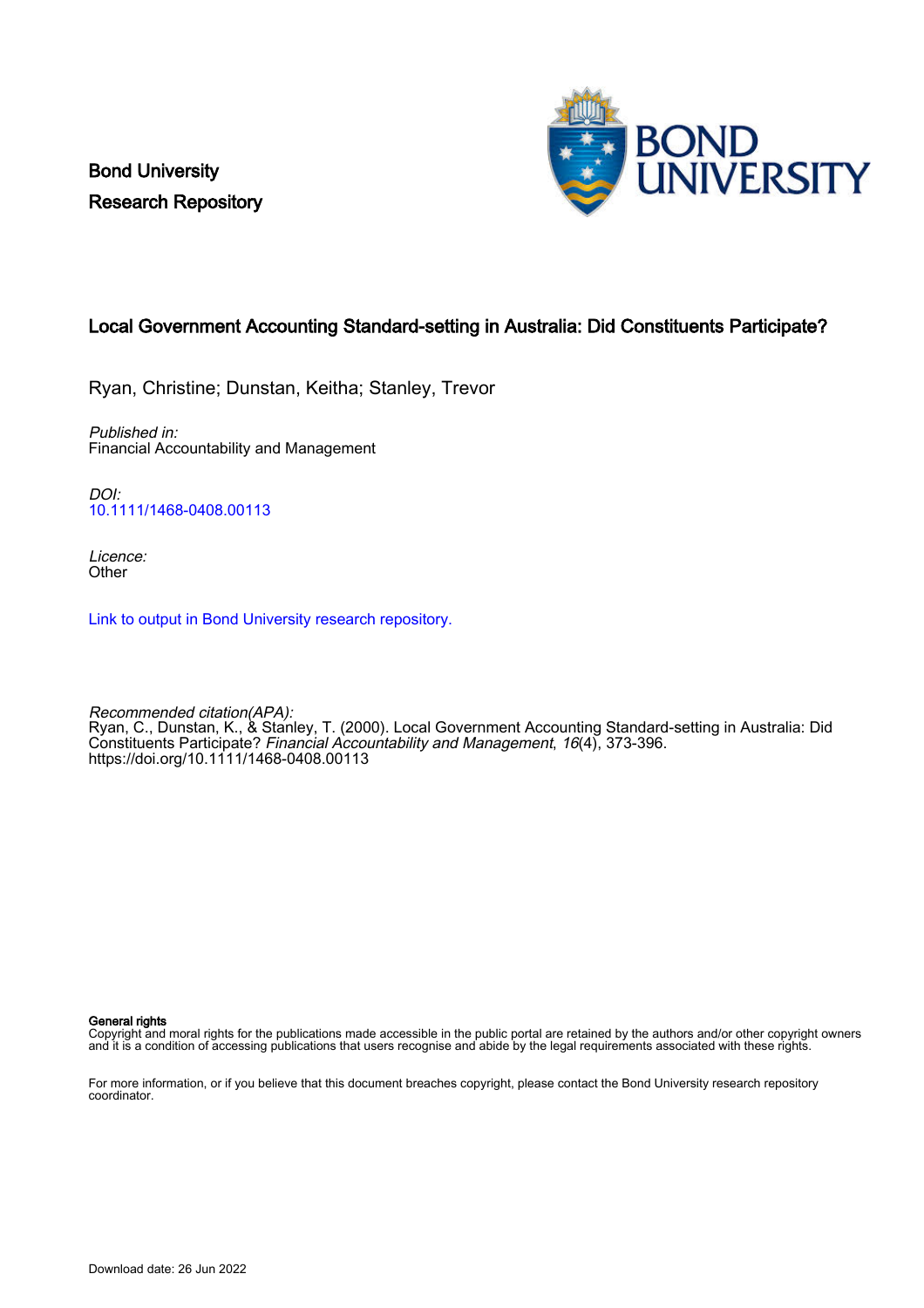# **LOCAL GOVERNMENT ACCOUNTING STANDARD-SETTING IN AUSTRALIA: DID CONSTITUENTS PARTICIPATE?**

### **Christine Ryan**

School of Accountancy Queensland University of Technology

#### **Keitha Dunstan**

School of Accounting and Commercial Law Victoria University of Wellington

## **Trevor Stanley**

School of Accountancy Queensland University of Technology

**Please address all further enquiries to: Dr Christine Ryan Queensland University of Technology School of Accountancy George St BRISBANE Q 4000 Australia Email: cm.ryan@qut.edu.au** 

The authors gratefully acknowledge the financial assistance provided by a Queensland University of Technology Scholarship in the Professions Grant and the insightful comments provided by two anonymous referees.

**© Blackwell Publishers Ltd 2000.**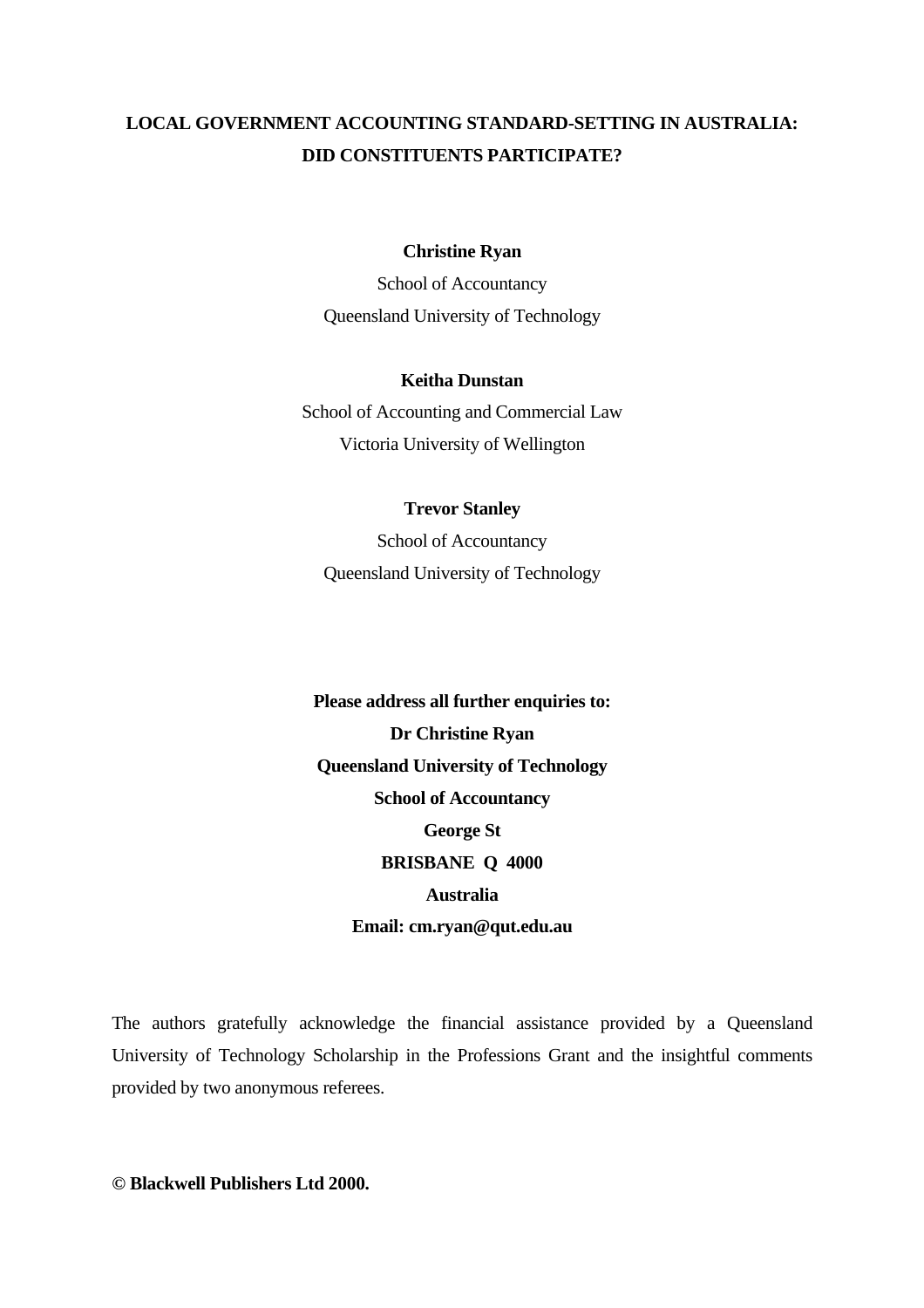## **LOCAL GOVERNMENT ACCOUNTING STANDARD-SETTING IN AUSTRALIA: DID CONSTITUENTS PARTICIPATE?**

#### **ABSTRACT**

The Public Sector Accounting Standards Board (PSASB) has developed accounting standards for the public sector in Australia. A procedural 'due process' has been developed to protect the openness, neutrality and independence of Australian accounting standard-setting both in the private and public sectors. Prior research into constituent participation in the 'due process' for specific cases in the public sector has raised doubts as to whether the 'due process' operated in an open, neutral and independent manner. It has found that account preparers were underrepresented in their responses and used less sophisticated lobbying strategies than other respondents. The research also concluded that some constituents had favourable access to the 'due process', and that standard setters did not receive all pertinent information from constituents. This paper examines constituent participation in the 'due process' for the first public sector accounting standard, that for local government (*AAS 27*). The submissions made on the exposure draft preceding the standard - *ED 50 -* have been analysed using content analysis. The findings suggest that account preparers were well-represented in their responses and adopted the lobbying strategy of weighting their responses with supporting argument for the most controversial issues. Contrary to prior research, the paper concludes that in the case of *ED 50* there is no evidence that the 'due process' failed to operate in an open and neutral manner.

Keywords: Public Sector Accounting Standards Board; Due process; Local Governments, *AAS 27*; Australia.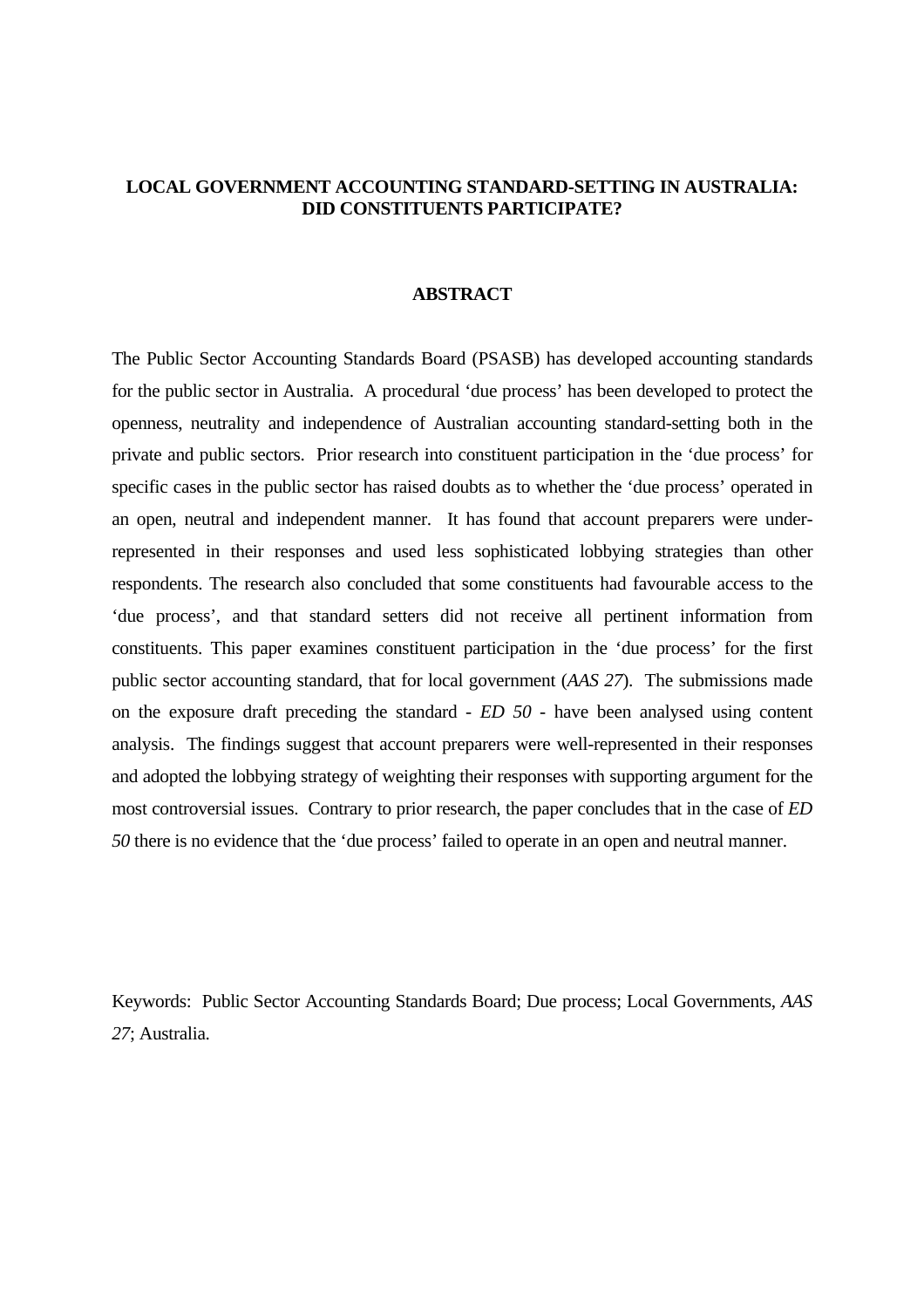### **INTRODUCTION**

The public sector in Australia is comprised of three segments: local governments, government departments and whole of government. Each segment has traditionally reported on a cash basis. Since 1988, with the publication of a Discussion Paper on local governments (Greenall *et. al.*, 1988), the Public Sector Accounting Standards Board (PSASB) foreshadowed the introduction of accrual reporting for local government, and by implication to the other segments of the public sector. In 1989, the exposure draft *ED50* (AARF1989a) was released and in 1990, the first Australian public sector accounting standard *AAS 27* Financial Reporting by Local Governments was issued by the PSASB (AARF, 1990). This standard required each local government to present accrual financial statements and was the precursor for similar requirements for government departments and whole of government in subsequent accounting standards issued by the PSASB.

The development of public sector accounting standards follows the same procedural 'due process' used by the private sector. Miller (1995) argues that the 'due process' illustrates the Board's commitment to public exposure. It is the means by which standard-setters acquire knowledge about economic consequences and conceptual problems from constituents (Fogarty *et. al.*, 1994), without serving the private interests of constituents. Prior to the issue of an accounting standard, a Discussion Paper or Accounting Theory Monograph is initially released to investigate all conceptual and practical aspects of a topic (AARF, 1993a). After consideration by the Board, an Exposure Draft is issued, and comments are invited from all interested parties on the issues raised in the Exposure Draft. This provides constituents the opportunity to lobby on a proposed standard by providing comments. After deliberation on the comments received, the Board issues a standard. Miller (1996) argues that, because all stakeholders have a chance to make submissions on accounting issues within the 'due process', the private sector accounting standard-setting process in Australia is open, neutral and independent.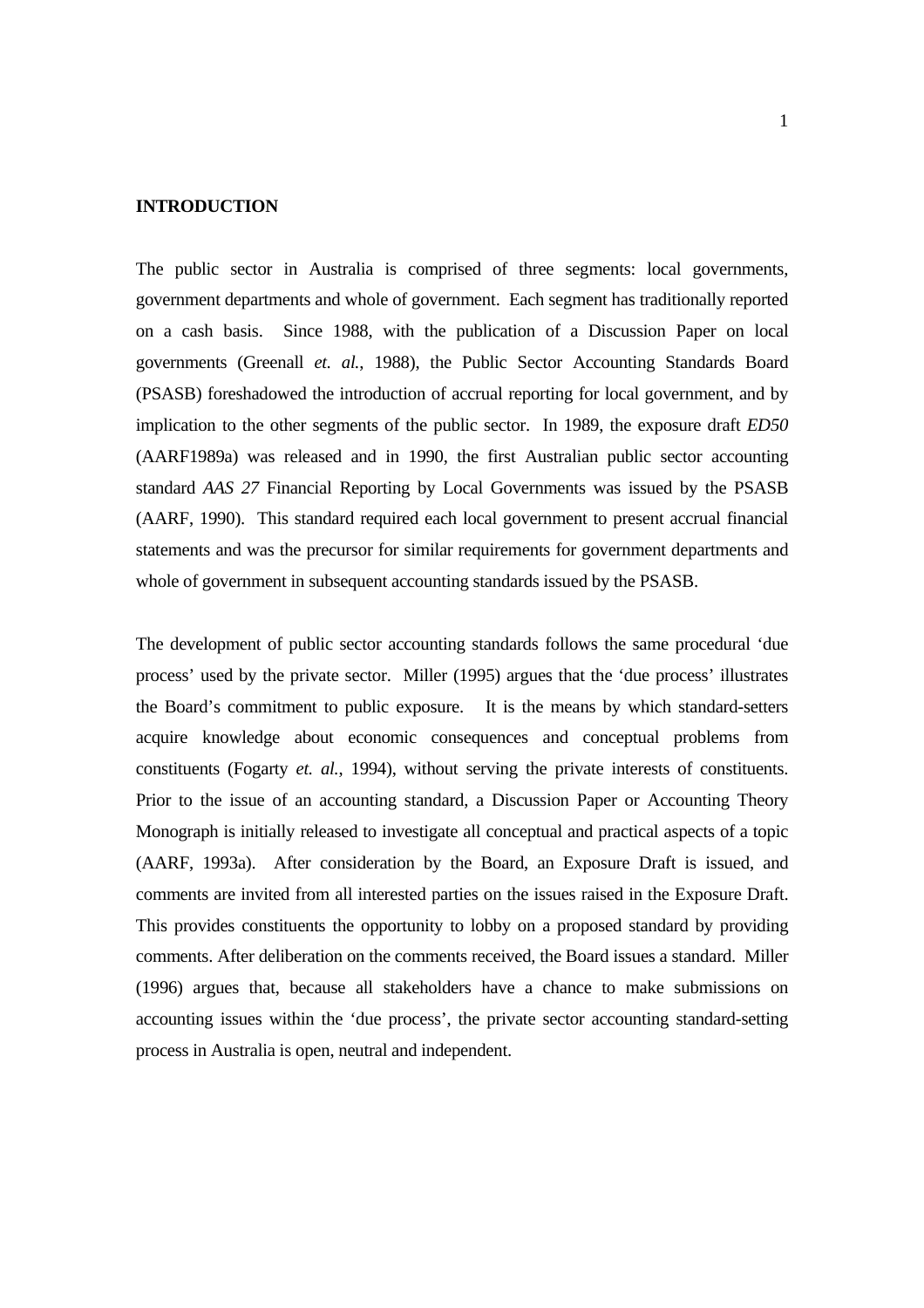However, it is possible that the institutional differences between the private sector and the public sector mean that the 'due process' may not provide an 'equitable' outcome in the case of the public sector. Prior research into the operation of the 'due process' surrounding the development of the public sector accounting standard for government departments has raised questions about the veracity of the process, (in particular the openness and neutrality of the process), and found that some constituents have had favourable access to the process (Carnegie and West, 1997; Ryan *et. al*., 1999; Ryan, 1999). In the broader context of accounting standard setting, these findings have been explained in terms of the political context existing at the time of the standard and the alliances between the various constituents in that process. This research does not indicate whether the problems were a product of the time frame of the prior studies or whether there are systematic flaws in the 'due process' for the development of public sector accounting standards. A study at the formative stages in the evolution of the public sector accounting standard setting process will provide evidence on this point.

The aim of this paper is to investigate constituent participation in the 'due process' for the first public sector accounting standard, that for local government (*AAS 27*). This will be achieved by examining the access to that process and the strategies used in an attempt to influence the process; and identifying the key issues and positions taken by the major respondents. Because *ED 50* was the first public sector exposure draft issued by the PSASB, it had not as yet formed any alliances with groups within the public sector (Ryan, 1999). The results of this study could have implications for the public sector standard setting process, both as it exists under the PSASB, and the changed institutional arrangements for standard setting in Australia, where the public sector no longer has its own Board but one Board deals jointly with private sector and public sector issues.

The remainder of the paper is organised as follows. Section two describes the prior research in local government standard setting. The third section contains a case study of *ED 50* and outlines the results of the analysis of the lobbying behaviour of constituents through submissions made on *ED 50*. The paper concludes with a discussion of the implications of the findings for the accounting standard setting process for the Australian public sector.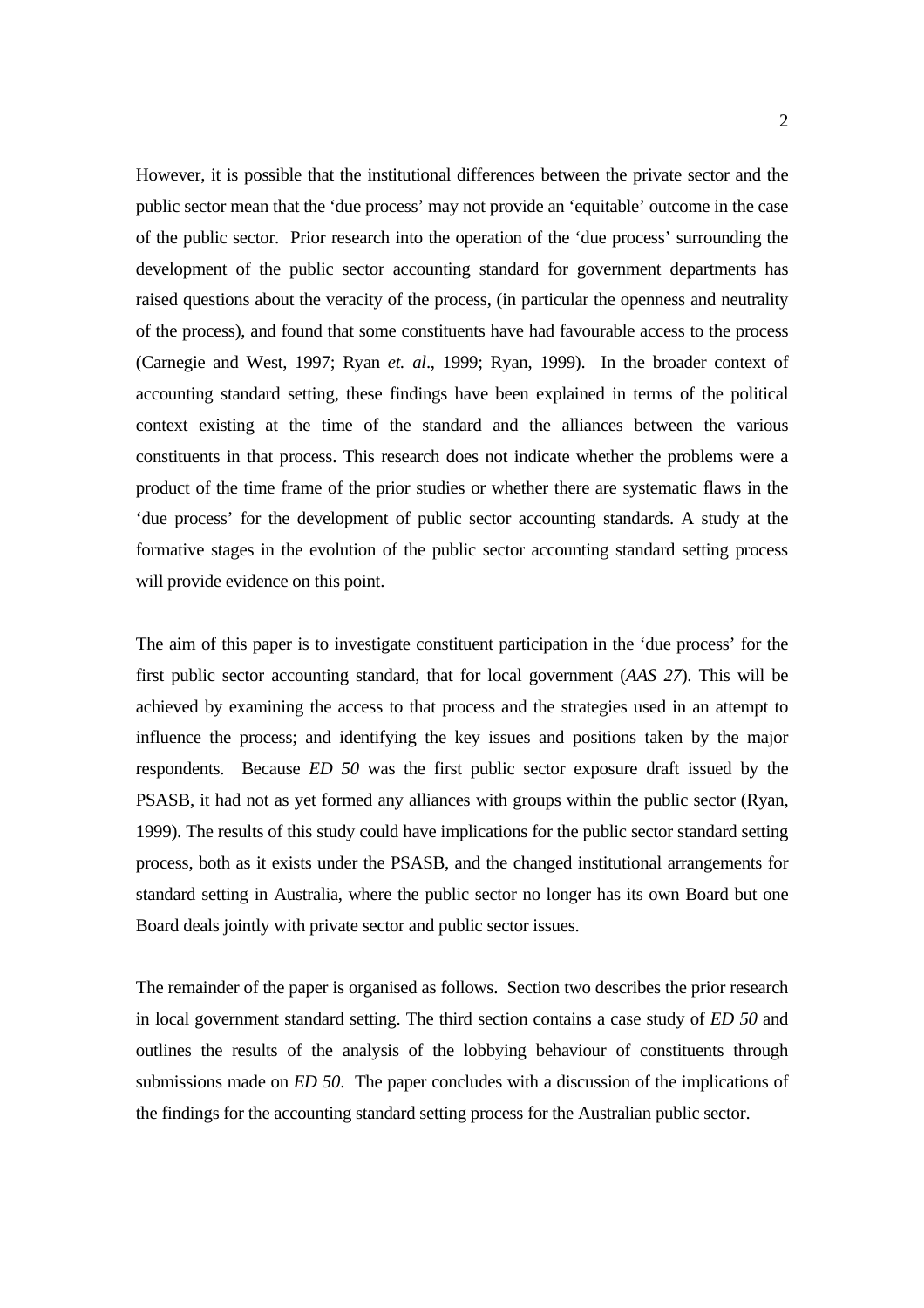#### **PRIOR RESEARCH**

Miller (1995) p10 argues that a "healthy" accounting standard setting process needs representation from the entire spectrum of stakeholders to retain its integrity. He concludes that "a transparent due process allows outsiders to see the interactions and compromises among the key participants in the development of acceptable accounting rules". Prior Australian research has raised questions about the veracity of various aspects of the operation of the 'due process' for public sector standard setting. Ryan *et. al.* (1999) concluded that there were fundamental problems with the 'due process' as it operated in AAS29, which was released in 1993. There was a lack of input from account preparers and a close working relationship existed between the Treasuries and the standard setters. Carnegie and West (1997) conducted an analysis of the responses to *ED 50* in relation to the recognition of infrastructure assets only. They contended that, for this particular issue, the standard setters placed more weight on a sample of 26 responses which were deemed to be "of particular interest" by the staff of the Australian Accounting Research Foundation (AARF) (p32). This led to their raising the concern that the PSASB may not have been responsive to its constituents.

With regards the motivations and imperatives for constituents to lobby in the accounting standard process, this is well documented (Watts and Zimmerman 1978 and 1986). A constituent would be expected to lobby within the 'due process' where the expected benefits of doing so exceed the costs (Sutton, 1984). However, while potential benefits are the primary motivation for lobbying, constituents will not lobby unless they perceive that they have the potential to influence the decision either individually or collectively (Sutton, 1984). Researchers investigating the lobbying behaviour of respondents to exposure drafts in the public sector, (Roberts and Kurtenbach, 1992; Carnegie and West; 1997, Ryan *et. al.*, 1999), have identified account preparers, Auditors-General, government regulatory bodies, private sector accountants/auditors, and users as potential constituents.

It has been found that account preparers are the most frequent respondents to public sector accounting standards. Roberts and Kurtenbach (1992) stated that in the US, account preparers and attestors (auditors) provide about 90% of the input on accounting standards.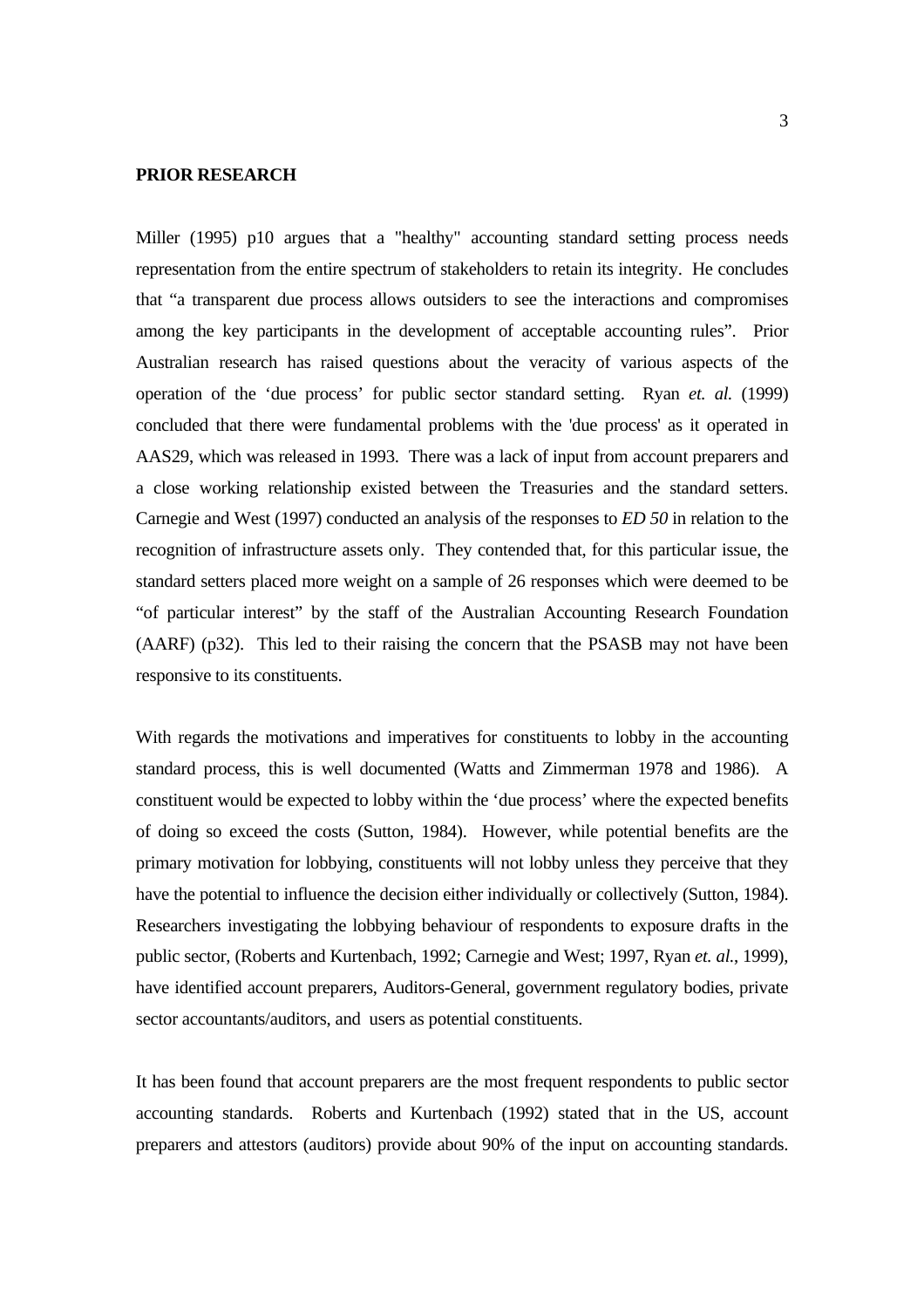Carnegie and West (1997) report that account preparers represented 68% of the total respondents to *ED 50* on the Australian local government standard.

In relation to this standard on local government, the major group of account preparers affected by the exposure draft will be urban and rural local councils. Local government accounts had previously been prepared using a cash, or fund basis of accounting (Greenall *et. al.*, 1988). *ED 50* represented a major shift from cash to accrual reporting. These proposed changes in accounting requirements would involve significant expenses associated with the implementation of the new standard through potential increases in book-keeping and asset valuation costs. Neilson (1993), argues that compliance with the standard was likely to necessitate the development of new financial expertise including information systems and personnel. Prior research has contended that where the implementation of a proposed standard imposes costs for the account preparers then this group will become active lobbyists (Sutton, 1984). If this is found not to be the case then this may be evidence of an impaired access to the 'due process' for these constituents.

Another group of respondents to public sector accounting standards has been the Auditors-General (Ryan *et. al*., 1999; Ryan, 1998). Auditors-General audit, or sign off the audit on the majority of local government accounts (Scanlan 1999). Ryan *et*. *al*., 1999 contend that public sector auditors are agents of Parliament and would lobby for standards which improve accountability of government bodies.

Government regulatory bodies have also been identified in the literature as being constituents in the public sector accounting standard setting process. In Australia, despite the existence of the PSASB, government regulatory bodies - Departments of Local Government (or their equivalent) in each Australian jurisdiction - have the responsibility for the determination of accounting requirements for local governments. Prior research has documented that these bodies have lobbied on public sector accounting standards (Ryan *et. al.*, 1999).

Public sector accounting standard setters in numerous jurisdictions internationally have adopted the user needs perspective as their framework for general purpose financial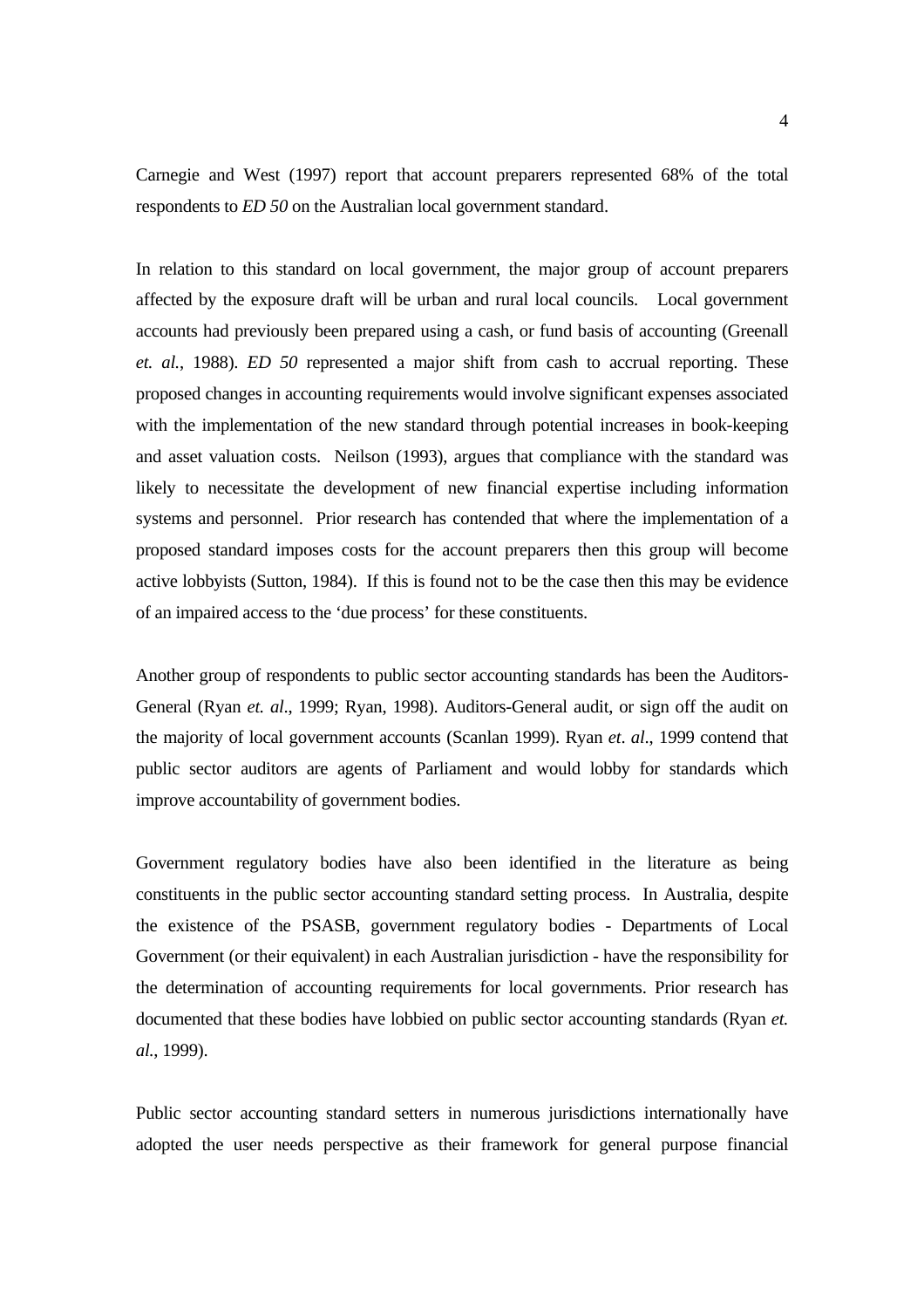reporting (Van Peursem and Pratt, 1992). This perspective suggests that resource providers, recipients of goods and services and parties performing a review or oversight function are the primary users of financial reports. Despite this emphasis, the response rate of these groups to exposure drafts has been found to be low, even where the proposed standard adopts a user perspective (Weetman *et. al.*, 1996; Gaffney, 1986; Engstrom, 1988; Butterworth *et. al.,* 1989; Hay, 1994; and Dixon *et. al.,* 1994).

In summary, prior research on the public sector accounting standard-setting process raises questions about the operation of the 'due process' and identifies a number of potential constituents who would have an interest in the outcome of *ED 50.* The remainder of the paper examines the submissions made on *ED 50* as a case study of constituent participation in the Australian public sector accounting standard-setting process.

#### **THE CASE OF** *ED 50*

#### **Background to** *ED 50*

*ED 50* was issued by the PSASB in 1989. It identified local governments as reporting entities which were required to prepare general purpose financial reports, including an Operating Statement, Statement of Financial Position, a Statement of Changes in Equity and a Statement of Cash Flows. Those reports were to be prepared on an accrual basis with the Operating Statement disclosing the 'change in net assets resulting from operations'. In addition, all assets that satisfied the recognition criteria, including infrastructure assets (such as transport systems), heritage assets (such as monuments) and community assets (such as parks and recreational reserves) were required to be recognised in the Statement of Financial Position. Notes to the Statement of Financial Position were to include information on expenses, revenues and assets attributed to each of the broad functions or activities of local government. The AARF also issued a Guide to *ED 50* to assist potential respondents to the exposure draft (AARF, 1989b). This guide outlined nine issues on which the PSASB specifically sought comment.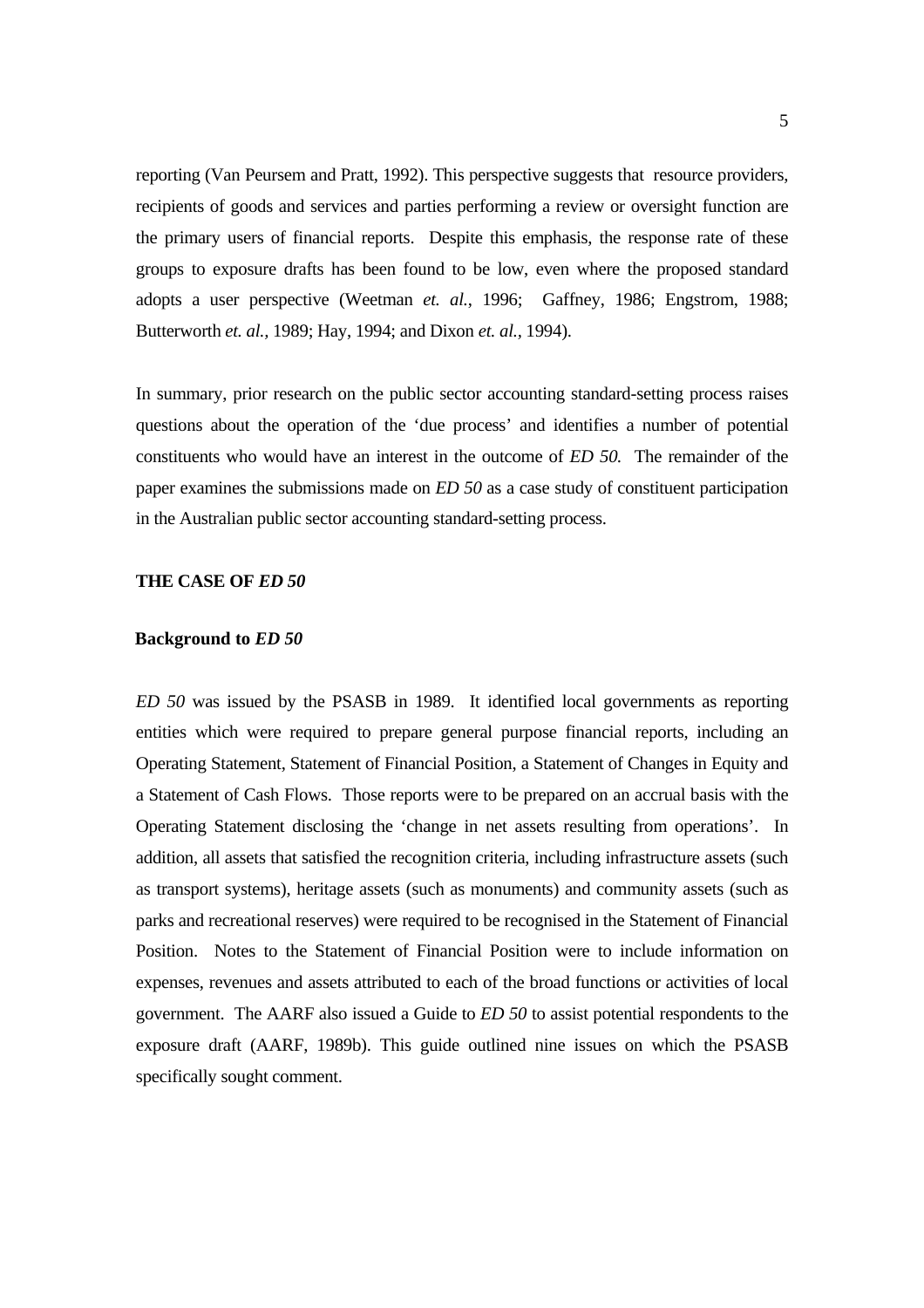*AAS 27* Financial Reporting by Local Governments was subsequently issued in 1990. There were few changes from the ED. The most significant change related to the treatment of contributions. *ED 50* proposed that where conditions are imposed on a local government in exchange for receipt of contributions such as rates, grants, donations, regulatory fees and fines, the contributions should be recognised as revenues when those conditions are satisfied. *AAS 27* changed this basic approach in line with the concept of 'control'. It required such contributions to be recognised as revenues when the local government obtains control over the assets comprising the contributions, not when the conditions are satisfied.

The fact that the accounting standard was issued with requirements largely unchanged from the original exposure draft suggests a number of possibilities: either the ED gained general constituent approval; respondents who did not agree with the proposals chose not to lobby; or the positions of opponents to the requirements failed to influence the standard-setters to alter the outcome. By documenting the level of evident constituent participation in the 'due process', the key issues, the positions held by respondents and any strategies employed by them in an attempt to influence the standard-setters, this case study will add to other public sector case studies and enable conclusions to be drawn about the operation of the public sector 'due process'.

#### **Method of Analysis**

The submissions made on *ED 50* were analysed using 'form oriented' content analysis based on the procedures employed by O'Keefe and Soloman (1985); MacArthur (1988); Tutticci *et. al.* (1994); Weetman *et. al.* (1996) and Ryan *et. al.* (1999). The objectives of this method are to identify the key issues within the exposure draft, the positions held by respondents and any strategies adopted by respondents in an attempt to influence the standard-setters. The key to the effective use of this type of content analysis is to minimise the bias created by researcher subjectivity. For this project, the submissions were analysed by two researchers.<sup>1</sup> All responses were coded and classified by the first researcher according to predetermined classification schemes (see Figures 2 and 3). The second researcher then independently analysed all responses. Each instance of disagreement was discussed between the two researchers and all discrepancies were able to be resolved through clarification of the classification schemes.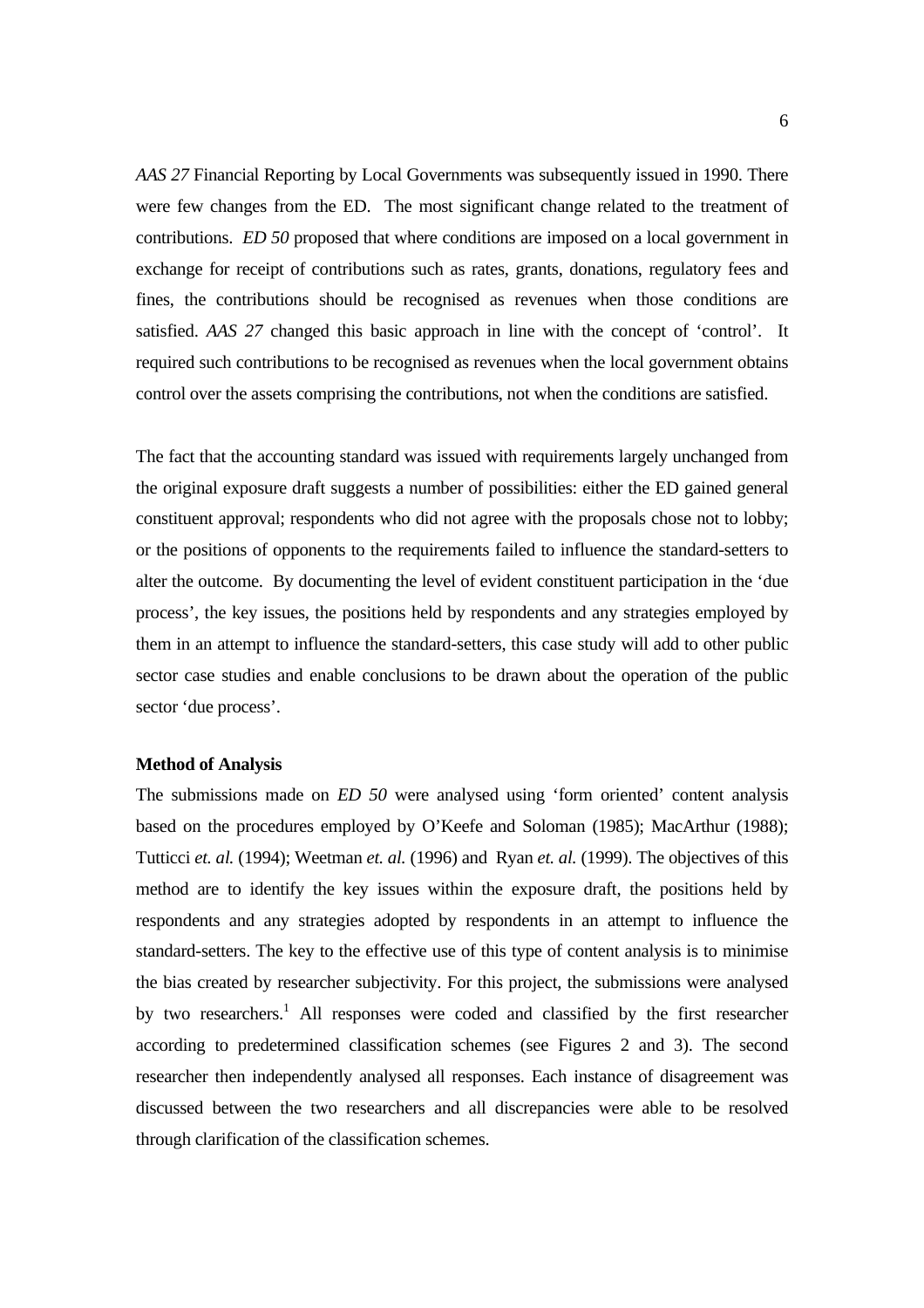An integral aspect of content analysis is the identification of the key issues contained in an exposure draft. A researcher is faced with a choice between making some subjective identification of issues or relying on a choice by an external party. Following Tutticci *et. al.* (1994) and Ryan *et. al.* (1999), the issues examined will be based on those identified in the AARF's Guide to *ED 50* (AARF, 1989b). Tutticci *et. al.* (1994) argue that the AARF list of issues are determined independently from the researcher and therefore any potential research bias from subjectively identified issues is avoided. However, this choice does not control for any bias introduced by the AARF in their selection of the issues to be highlighted for comment. Weetman *et. al.* (1996) note that standard setters may select the issues of interest to them and thus may have directed respondents away from other aspects of the exposure draft**.** The limitation of this style of content analysis means that no conclusion can be reached as to the true underlying position/motivation of the respondents. However, the strength of this style of content analysis is that it can objectively document the 'stated' positions of respondents and any strategies employed by them for the issues under analysis (Tutticci *et. al.*, 1994). This analysis can then be augmented by other styles of future research which do address the underlying interests of constituents.

The original thirteen issues outlined by the AARF (column one) and those employed in this study (column two) are compared in Figure 1. This list was modified slightly by splitting issues 1, 2, 3, 4, 5 and 13 because each of these issues encompassed two or three components that required a separate response by the respondent. Issue 1 dealt with the basic premise that local governments should present general purpose financial reports using the full accrual basis of accounting and consolidation. This was split into two components: Issue 1a, the accrual basis of accounting; and Issue 1b, the requirement to prepare a single set of financial statements. Following Puro (1984) who suggests that separating measurement (standardisation) issues from those relating solely to disclosure provides a clearer picture of respondent positions, the remainder of the issues were split into measurement and disclosure. Items 2 to 5 were considered to be measurement issues. Items 6 to 13 dealt with disclosure issues. It is to be noted that issue 12 was deleted from the study as it was an open-ended question that focussed on the phase-in time for the standard.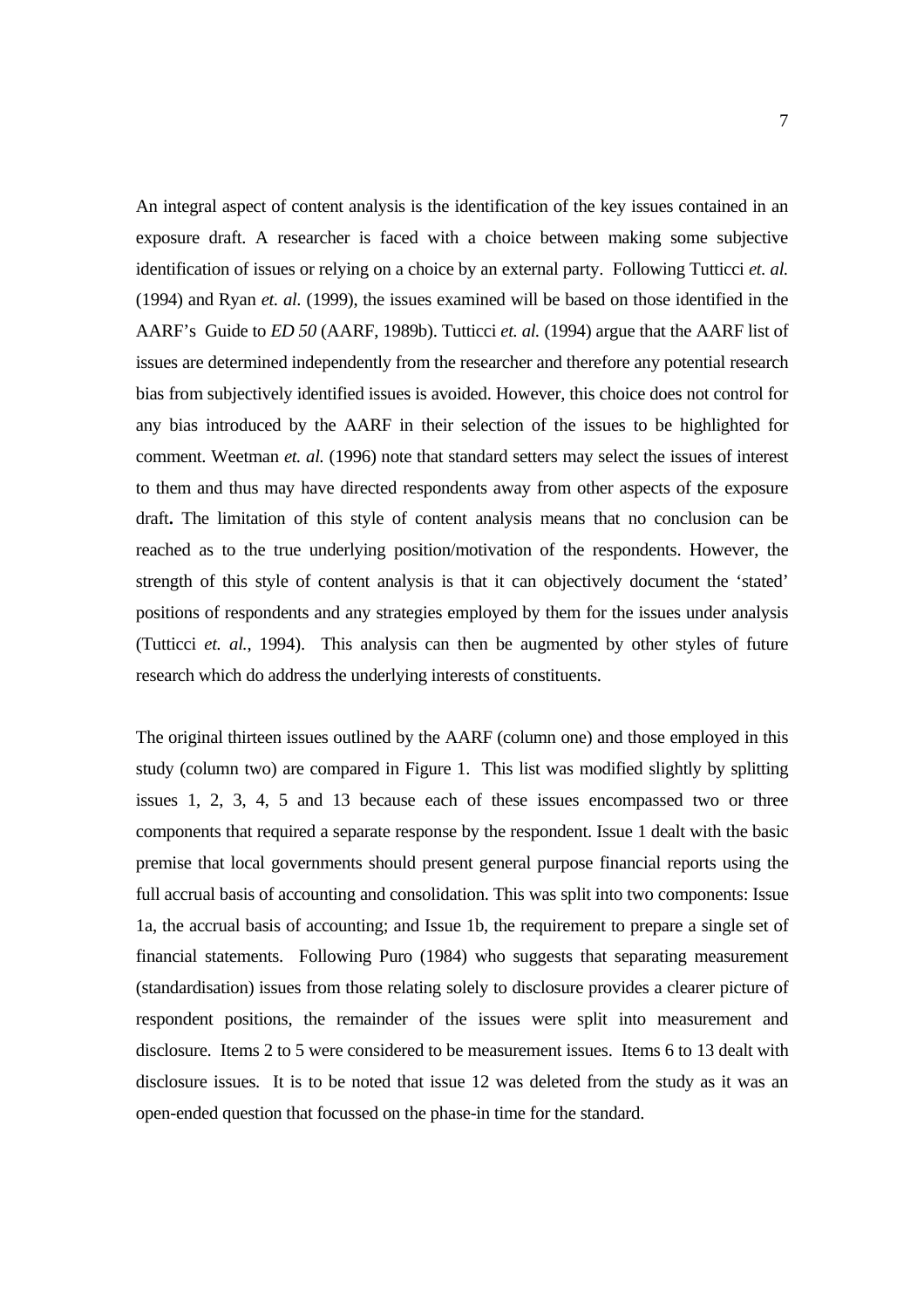**Figure 1** *ED 50* **Issues Raised for Comment** 

|                | <b>AARF Issues (AARF 1989a)</b>                                                                                                                                                                                                                                                                                                                                                                                                                                                                                                                                                                                                                                                                                                                                                                                                                                                                                                                                                                           | <b>Research Issues</b>                                                                                                                                                                                                                                                                                                                                                                                                                                                                                                                                                                                                                                                                                                                                                                                                                                 |
|----------------|-----------------------------------------------------------------------------------------------------------------------------------------------------------------------------------------------------------------------------------------------------------------------------------------------------------------------------------------------------------------------------------------------------------------------------------------------------------------------------------------------------------------------------------------------------------------------------------------------------------------------------------------------------------------------------------------------------------------------------------------------------------------------------------------------------------------------------------------------------------------------------------------------------------------------------------------------------------------------------------------------------------|--------------------------------------------------------------------------------------------------------------------------------------------------------------------------------------------------------------------------------------------------------------------------------------------------------------------------------------------------------------------------------------------------------------------------------------------------------------------------------------------------------------------------------------------------------------------------------------------------------------------------------------------------------------------------------------------------------------------------------------------------------------------------------------------------------------------------------------------------------|
| 1              | The requirement to prepare a single set of financial statements<br>to encompass all of the operations which the council controls                                                                                                                                                                                                                                                                                                                                                                                                                                                                                                                                                                                                                                                                                                                                                                                                                                                                          | <b>General Purpose Financial Reporting (GPFR) Issues</b><br>1a The requirement to prepare financial statements (where the full<br>accrual basis of accounting is adopted in the preparation of<br>general purpose financial reports)<br>1b The requirement to prepare a single set of financial statements to<br>encompass all of the operations which the council controls                                                                                                                                                                                                                                                                                                                                                                                                                                                                            |
| 2              | The requirement to recognise all assets which satisfy the criteria<br>set out in paragraph 38 of the draft                                                                                                                                                                                                                                                                                                                                                                                                                                                                                                                                                                                                                                                                                                                                                                                                                                                                                                | <b>Measurement Issues</b><br>2a The requirement to recognise assets other than roads, bridges and<br>underground pipes which satisfy the criteria set out in paragraph<br>38 of the draft<br>2b The requirement to recognise roads, bridges and underground<br>pipes which satisfy the criteria set out in paragraph 38 of the                                                                                                                                                                                                                                                                                                                                                                                                                                                                                                                         |
| 3              | The recommendation that local governments revalue regularly<br>their non current assets to written down current cost                                                                                                                                                                                                                                                                                                                                                                                                                                                                                                                                                                                                                                                                                                                                                                                                                                                                                      | draft<br>3a The recommendation that local governments revalue regularly<br>their non current assets other than roads, bridges and<br>underground pipes<br>3b The recommendation that local governments revalue regularly<br>their roads, bridges and underground pipes<br>3c The recommendation that local governments use written down<br>current cost for revaluations                                                                                                                                                                                                                                                                                                                                                                                                                                                                               |
| 4              | The requirement to depreciate all non current assets with limited<br>useful lives                                                                                                                                                                                                                                                                                                                                                                                                                                                                                                                                                                                                                                                                                                                                                                                                                                                                                                                         | 4a The requirement to depreciate all non current assets other than<br>roads, bridges and underground pipes with limited useful lives<br>4b The requirement to depreciate roads, bridges and underground                                                                                                                                                                                                                                                                                                                                                                                                                                                                                                                                                                                                                                                |
| 5              | Whether the accounting policies proposed in respect of grants<br>and rates as set out in paragraphs 65 to 70 and 91 to 93 of the<br>draft are supported                                                                                                                                                                                                                                                                                                                                                                                                                                                                                                                                                                                                                                                                                                                                                                                                                                                   | pipes with limited useful lives.<br>5ai Whether the accounting policies proposed in respect of grants as<br>set out in paragraphs 65 to 70 of the draft in relation to revenue<br>grants are supported<br>5aii Whether the accounting policies proposed in respect of grants as<br>set out in paragraphs 65 to 70 of the draft in relation to capital<br>grants are supported<br>5b Whether the accounting policies proposed in respect of rates as<br>set out in paragraphs 91 to 93 of the draft are supported                                                                                                                                                                                                                                                                                                                                       |
| 10<br>11<br>12 | 6 The disclosure requirements set out in paragraph 102 of the draft<br>in respect of the broad programs and activities of the local<br>government<br>7 The requirement to disclose restricted assets<br>8 The requirement to disclose a summary of the budget adopted for<br>setting rates for the reporting period<br>9 The reporting of information about compliance with externally<br>imposed financial requirement on an exception basis<br>The recommendation that local governments report semi-<br>financial and non-financial performance indicators which assist<br>users in assessing the performance of those local governments<br>The requirement that general purpose financial reports of local<br>governments be made available to users within four months of<br>the balance date<br>The length of the period which should be provided from<br>issuance of the Standard (expected in mid 1990) during which<br>local governments may phase in adoption of the Standard's<br>requirements | <b>Disclosure Issues</b><br>The disclosure requirements set out in paragraph 102 of the draft<br>6<br>in respect of the broad programs and activities of the local<br>government<br>7<br>The requirement to disclose restricted assets<br>8<br>The requirement to disclose a summary of the budget adopted<br>for setting rates for the reporting period<br>9<br>The reporting of information about compliance with externally<br>imposed financial requirement on an exception basis<br>The recommendation that local governments report semi-<br>10<br>financial and non-financial performance indicators which assist<br>users in assessing the performance of those local governments<br>11<br>The requirement that general purpose financial reports of local<br>governments be made available to users within four months of<br>the balance date |
| 13             | The format of the illustrative financial statements contained in<br>the Appendix, and in particular:<br>- whether the illustrative operating statement should report<br>revenues and expenses by nature or type; and<br>- whether the order of presentation of assets and liabilities in<br>the illustrative statement of financial position, which enables<br>disclosure of net current assets, is supported                                                                                                                                                                                                                                                                                                                                                                                                                                                                                                                                                                                             | The format of the illustrative financial statements contained in<br>the Appendix, and in particular:<br>- whether the illustrative operating statement should report<br>13a<br>revenues and expenses by type; and<br>- whether the order of presentation of assets and liabilities in<br>13b<br>the illustrative statement of financial position, which enables<br>disclosure of net current assets, is supported                                                                                                                                                                                                                                                                                                                                                                                                                                      |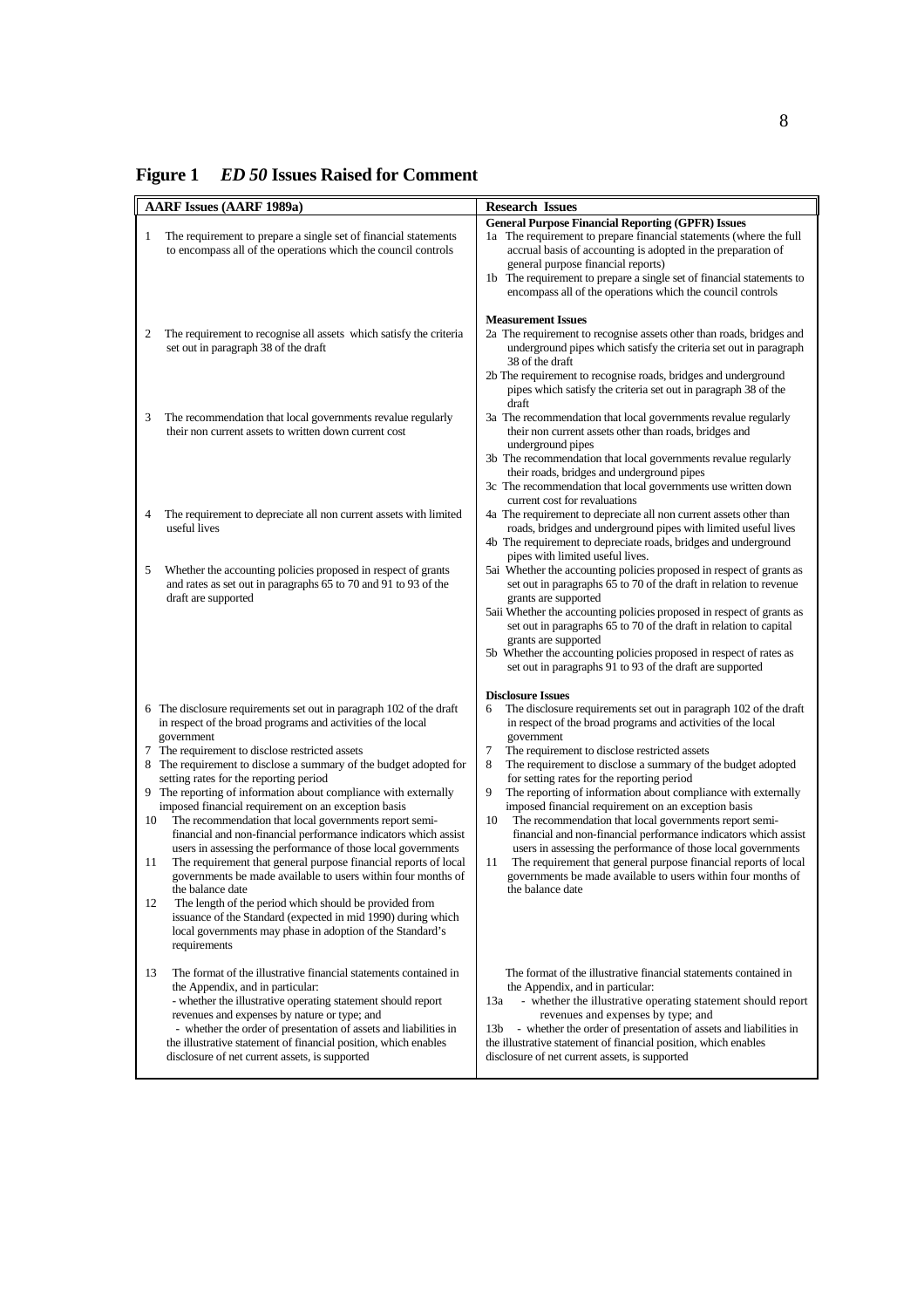These decisions made about the division of issues had implications for any analysis conducted. First, in relation to Issue 1, if a respondent stated they were opposed to the introduction of accrual accounting, or the standard in general, this was taken to mean a vote against Issue 1a and Issue 1b. Second, for issues 1 to 5 and 13, if the respondent stated they agreed with the issue, they were taken to agree with all subparts of the issue.

The purpose of the content analysis employed in this study is to identify the positions held by respondents and to identify any strategies adopted by them to 'weight' their responses in an attempt to influence the standard-setters. The positions held by respondents will be counted as simple votes where each comment is considered as an 'agree', 'disagree', or 'neutral' position. The strategies to 'weight' responses that are considered are whether respondents supported their position with conceptual and/or economic consequence arguments.

Each response was scrutinised for any comment on the twenty issues employed in this study. Many respondents addressed the issues on a point by point basis following the AARF Guide, making the identification of a comment on an issue straightforward. For others it was necessary for the two researchers to interpret whether a comment had addressed one of the issues of interest. Once a comment on an issue was identified, the respondent's position was coded using the classification system as outlined in Figure 2. Again, in some instances researcher judgment was involved in the classification. Additional analysis involved the determination of whether respondents had 'weighted' their stated position with the use of supporting arguments. The classification scheme used is presented in Figure 3. The results of the content analysis are discussed in the next section.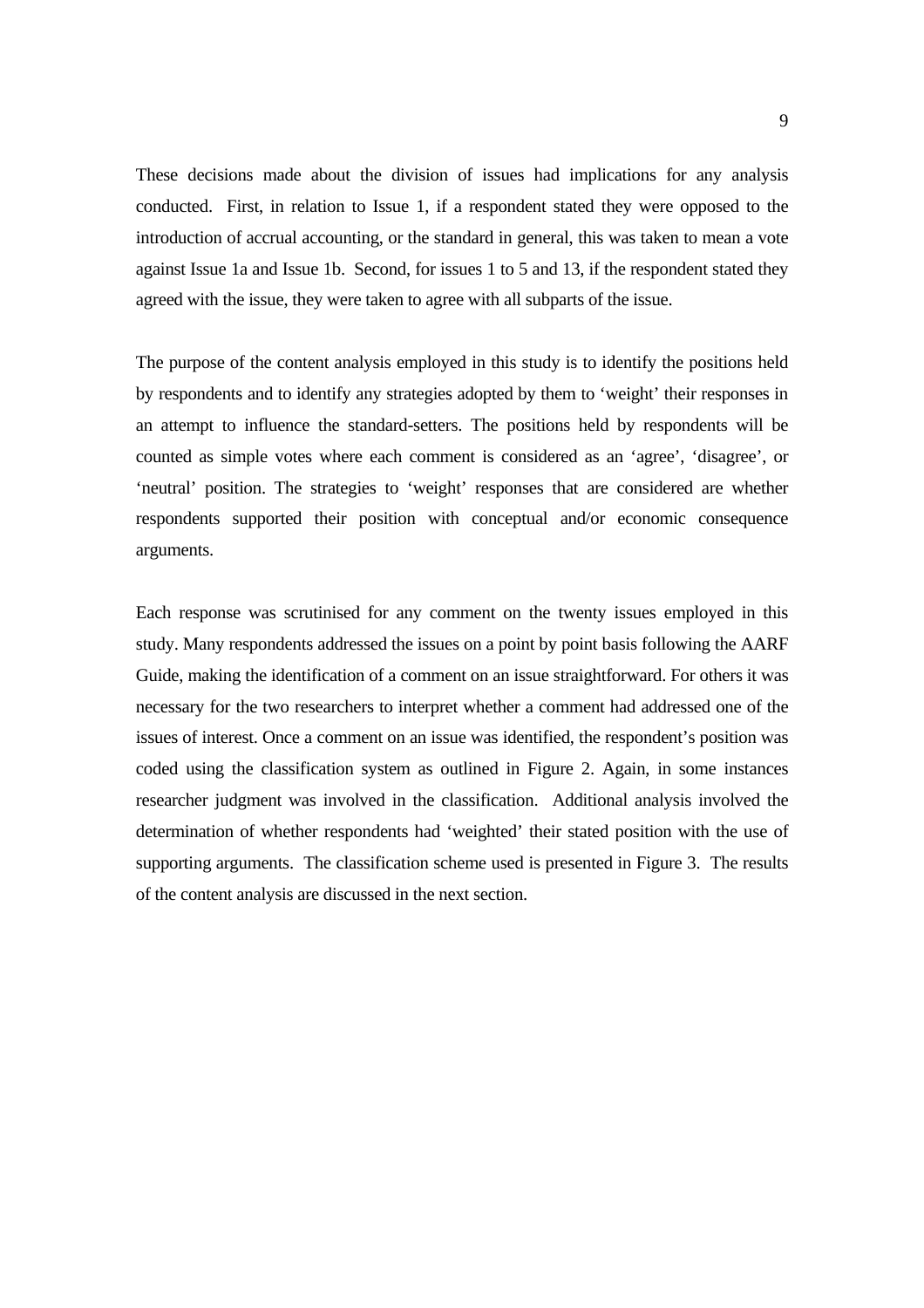| <b>Figure 2</b><br><b>Classification scheme for responses</b> |
|---------------------------------------------------------------|
|---------------------------------------------------------------|

- 1. Agree where respondents:
	- . state that they agree; or
		- . where the spirit of the stated position is one of agree including where respondents agree but with reservation.

## 2. Disagree - where respondents:

- . state that they disagree; or
- where the spirit of the stated position is one of disagree including where respondents disagree but with reservation.
- 3. Neutral where respondents:
	- . discuss the issue but reach no conclusion; or sought clarification/refinement.
- 4. Nil where respondents:
	- . give no indication of their position on an issue.

## **Figure 3 Classification scheme for arguments used by those who responded with a position**

Conceptual – where respondents provide discussion of accounting concepts, the conceptual framework or generally accepted accounting principles.

Economic – where respondents use arguments relating to dollar (\$) costs and benefits or more generally talk about implementation problems which ultimately will affect costs.

Both – where respondents use both a conceptual and economic argument.

None – where respondents use no argument.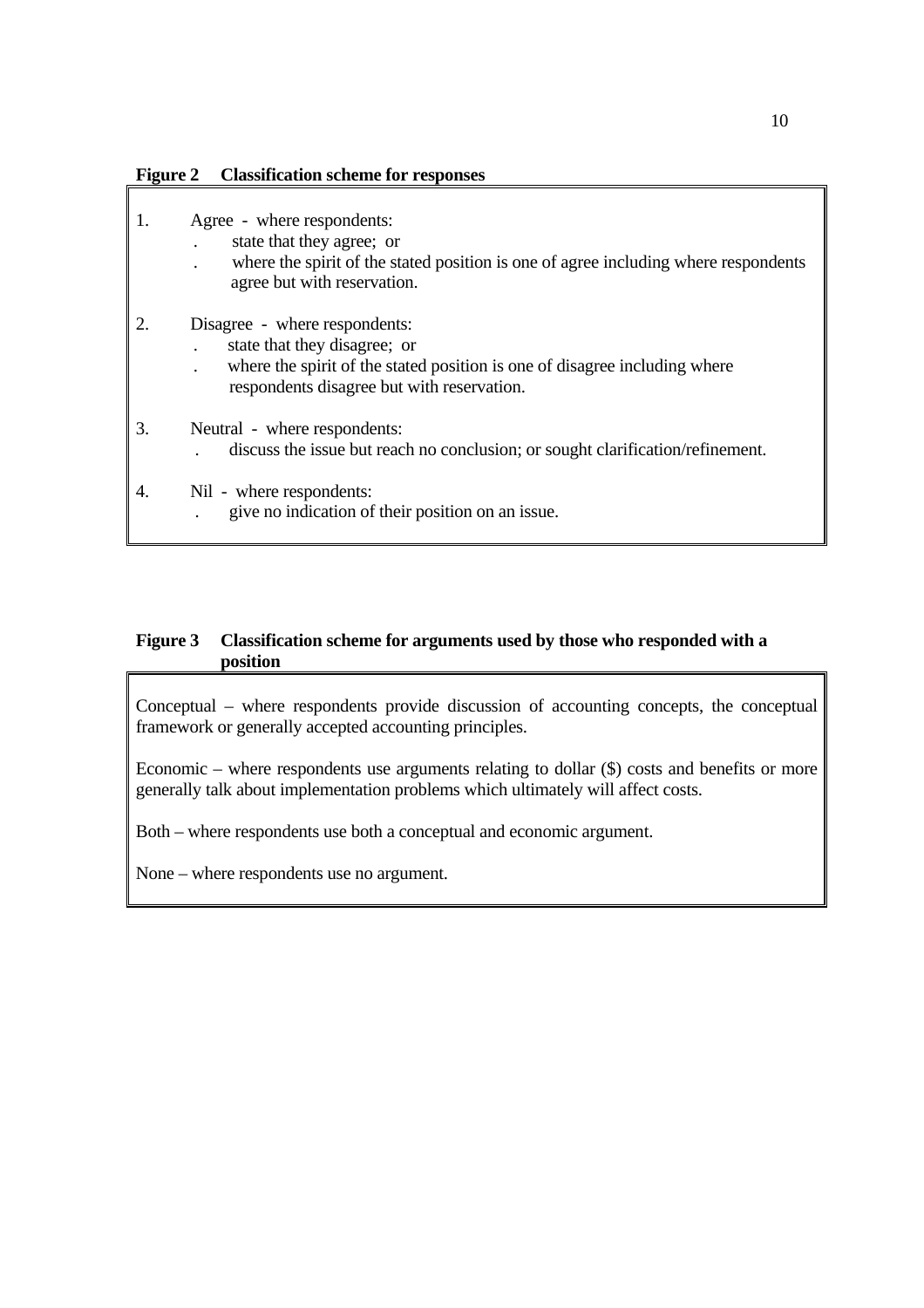#### **Discussion of Results**

### *Constituent Response Rates*

One hundred and fifty four respondents provided submissions on the exposure draft. Table 1 summarises the responses by respondent group.

| TABLE 1                                                                                                                                                                                                                                                       |                 |                           |
|---------------------------------------------------------------------------------------------------------------------------------------------------------------------------------------------------------------------------------------------------------------|-----------------|---------------------------|
| Response Rate by Respondent Group to <i>ED</i> 50                                                                                                                                                                                                             |                 |                           |
| Respondents                                                                                                                                                                                                                                                   | Actual          | % of total<br>respondents |
| Local Government - Urban                                                                                                                                                                                                                                      | 25              |                           |
| Local Government – Rural                                                                                                                                                                                                                                      | $\overline{20}$ |                           |
|                                                                                                                                                                                                                                                               | 95              | 63                        |
| Local Government Representative Groups                                                                                                                                                                                                                        | 17              | 11                        |
| <b>Local Government Departments</b>                                                                                                                                                                                                                           | 3               | 2                         |
| Auditors' General                                                                                                                                                                                                                                             | 4               | 3                         |
| <b>Accounting Firms</b>                                                                                                                                                                                                                                       | 5               | 3                         |
| Others (including 4 Treasuries)                                                                                                                                                                                                                               | 27              | <u>18</u>                 |
|                                                                                                                                                                                                                                                               | $151*$          | 100                       |
| * AARF documents the receipt of 154 submissions.<br>In the data supplied by AARF, 2 submissions were<br>missing, 2 were confidential and the researchers<br>deemed that 1 of the submissions treated by AARF<br>as a single submission was in fact 2 separate |                 |                           |

submissions from 2 separate sources.

The account preparers affected by the proposed standard, local governments, submitted the majority of responses (63%). This means that approximately 11% of local governments existing at the time submitted a response (95 local governments out of a possible 849<sup>2</sup>). This response rate is much higher than that recorded by Ryan *et. al.* (1999), where they reported only 3% of account preparers (Australian government departments), provided a response to *ED 55* Financial Reporting by Government Departments. The strong interest of local government account preparers may be a reflection of the change in the accounting method and a renewed interest in local government accounting due to the fact that local governments in 5 jurisdictions had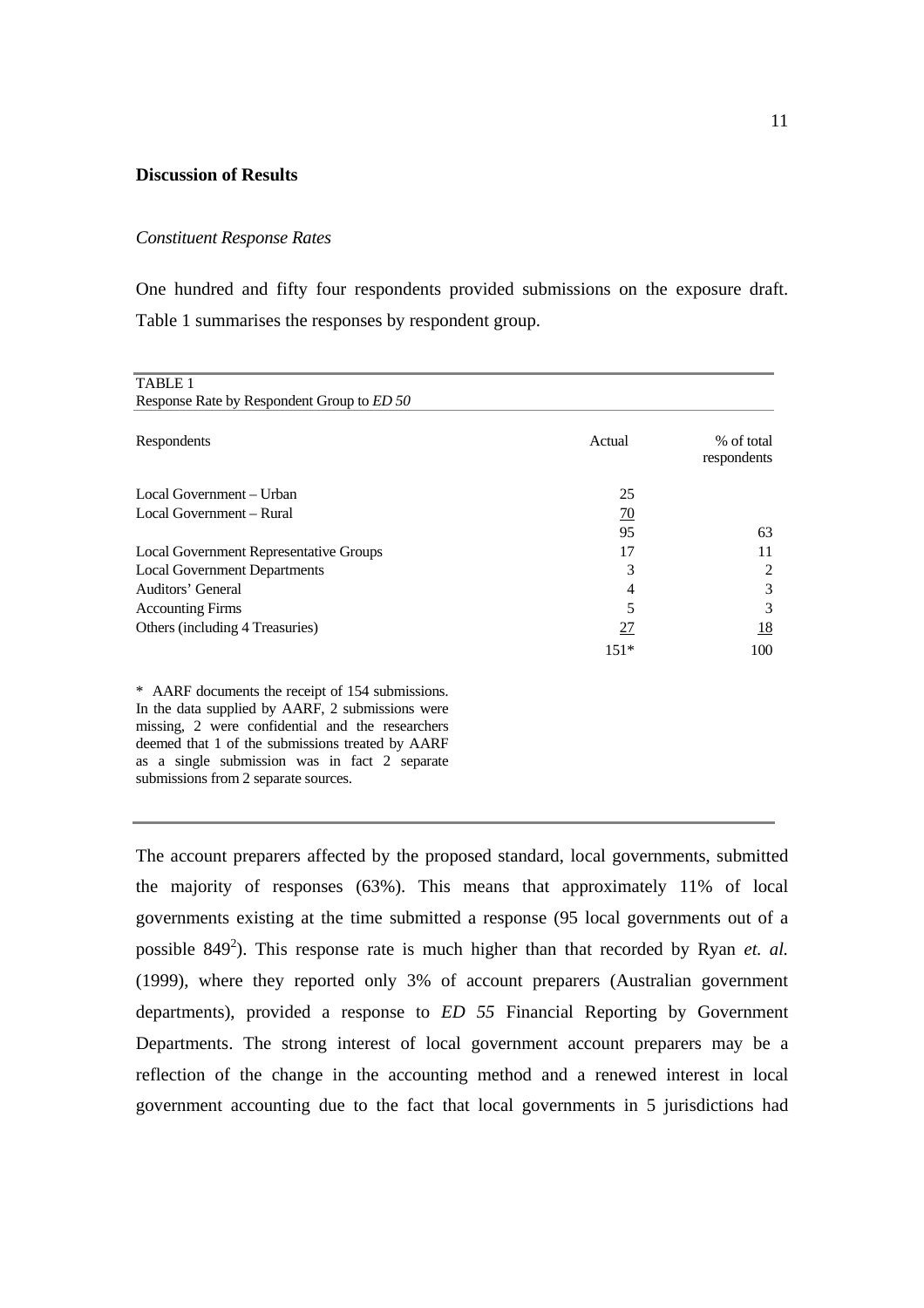recently obtained the legislative power to engage in entrepreneurial activities, and the financial risks borne by Councils had been under scrutiny (Greenall *et. al*. 1988)

The second largest group of respondents was the local government representative groups, who submitted 11% of the total responses. Local government representative groups represent a wide variety of constituents; examples being the Victorian Institute of Municipal Management, Queensland Local Government Accounting Association, and the City of Geelong Local Government Accounting Group. Although this group is reasonably disparate, the fact that they are participating in the 'due process' for this standard is interesting. The participation of representative groups was less evident for the later government department accounting standard<sup>3</sup>. This greater participation may be explained by the fact that this was the first public sector specific accounting standard in Australia and, in particular, the first standard that introduced full accrual reporting concepts to the public sector.

Local government departments have responsibility for the reporting requirements for local governments and would therefore be expected to be most interested in the proposal of the exposure draft. However, only 3 out of the 7 local government departments operating in Australia provided a response. This contrasts with the situation for the regulators of government departments, Treasuries, who all responded to the exposure draft relevant to government departments *ED 55* (Ryan *et. al.*, 1999). Ryan *et. al.* explain the strong involvement of Treasuries in the case of *ED 55* as being an indicator of the highly co-operative relationship between those bodies and the accounting standard setters that existed at the time. No such obvious co-operative relationship existed between local government departments and the standard setters surrounding the issue of *ED 50*. A further possible explanation for the lower participation of these regulators may be that the expertise to reply on these matters did not exist in the local government departments at this time, because of the preoccupation of the local government departments with compliance reporting issues rather than external reporting issues.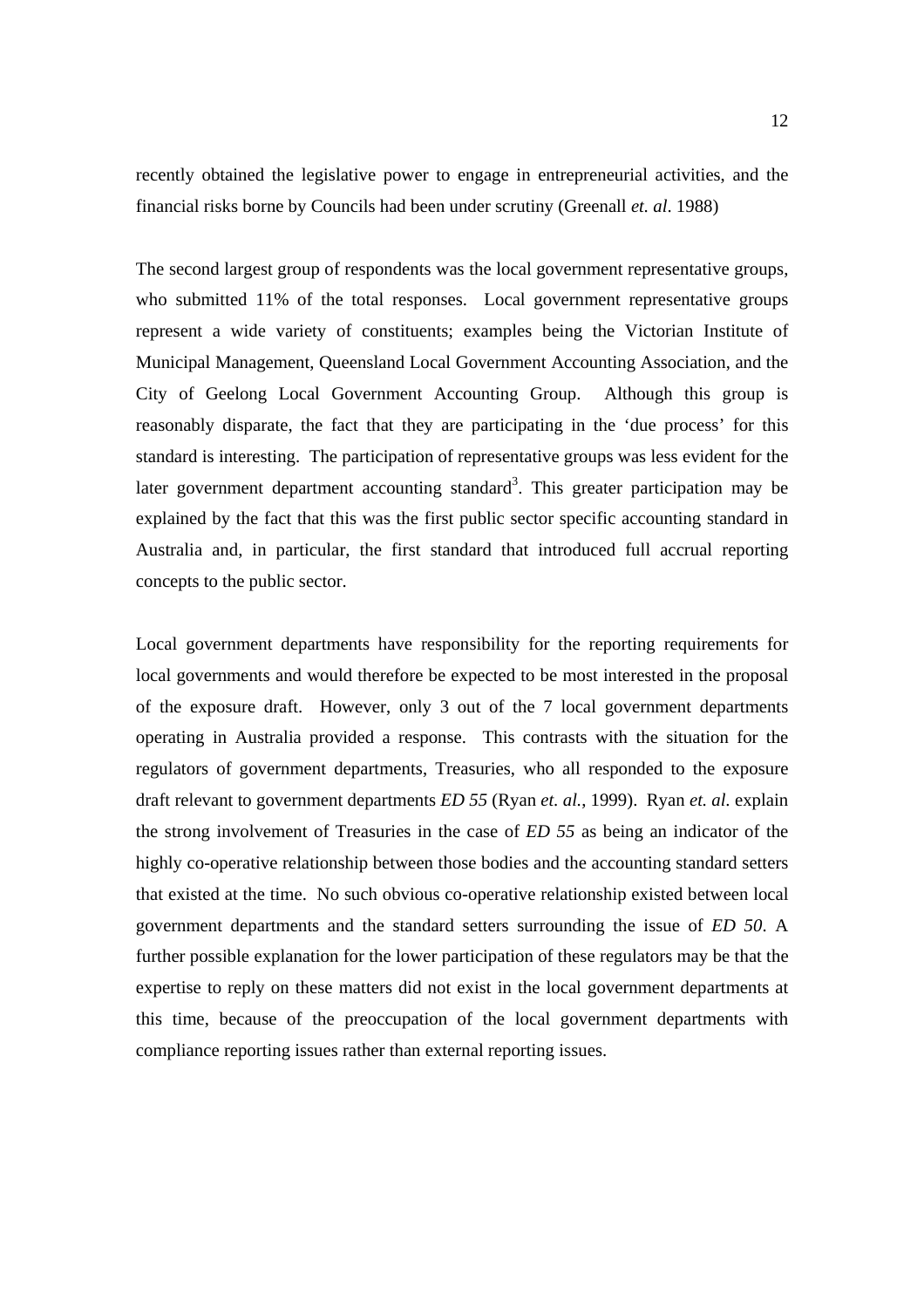Four Auditors' General provided a response to *ED 50.* This represents only 44% of the nine Australian Auditors' General. Ryan (1999) reports the results of interviews with every Australian Auditor-General and found that Auditors-General at this time did not have a standard policy of automatically responding to PSASB exposure drafts. However, some 3 years later when the exposure draft for government departments (*ED 55)* was produced, this position had changed. This explanation is consistent with the results of Ryan *et*. *al.* (1999) who found that by 1992, 78% of the Auditors-General responded to *ED 55*.

Five accounting firms/auditors responded to the standard. This differs from prior private sector research that finds auditors respond to exposure drafts in large numbers (Puro, 1984; MacArthur, 1988; Mian and Smith, 1990; Deegan *et. al.*, 1990). This prior research explains the participation of these accounting firms as being an opportunity to advertise their expertise or to lobby on behalf of clients.

The 'other group' was very diverse. It included individuals, Treasuries, other government departments and representatives of accounting groups. Due to this diversity, no further analysis of this group is conducted.

#### *Key Issues and Respondent Votes of Position*

Table 2 presents the positions held by respondents classified by the three types of issues: general purpose financial reporting (GPFR) framework, measurement and disclosure. It should be noted that of the 151 submissions examined by the researchers, only 138 were useable in the content analysis. Thirteen submissions made an overall statement about the ED only, and did not offer a comment on any of the specific issues raised. These responses were excluded from the analysis as they were not useful in identifying respondent positions or lobbying strategies adopted on individual issues.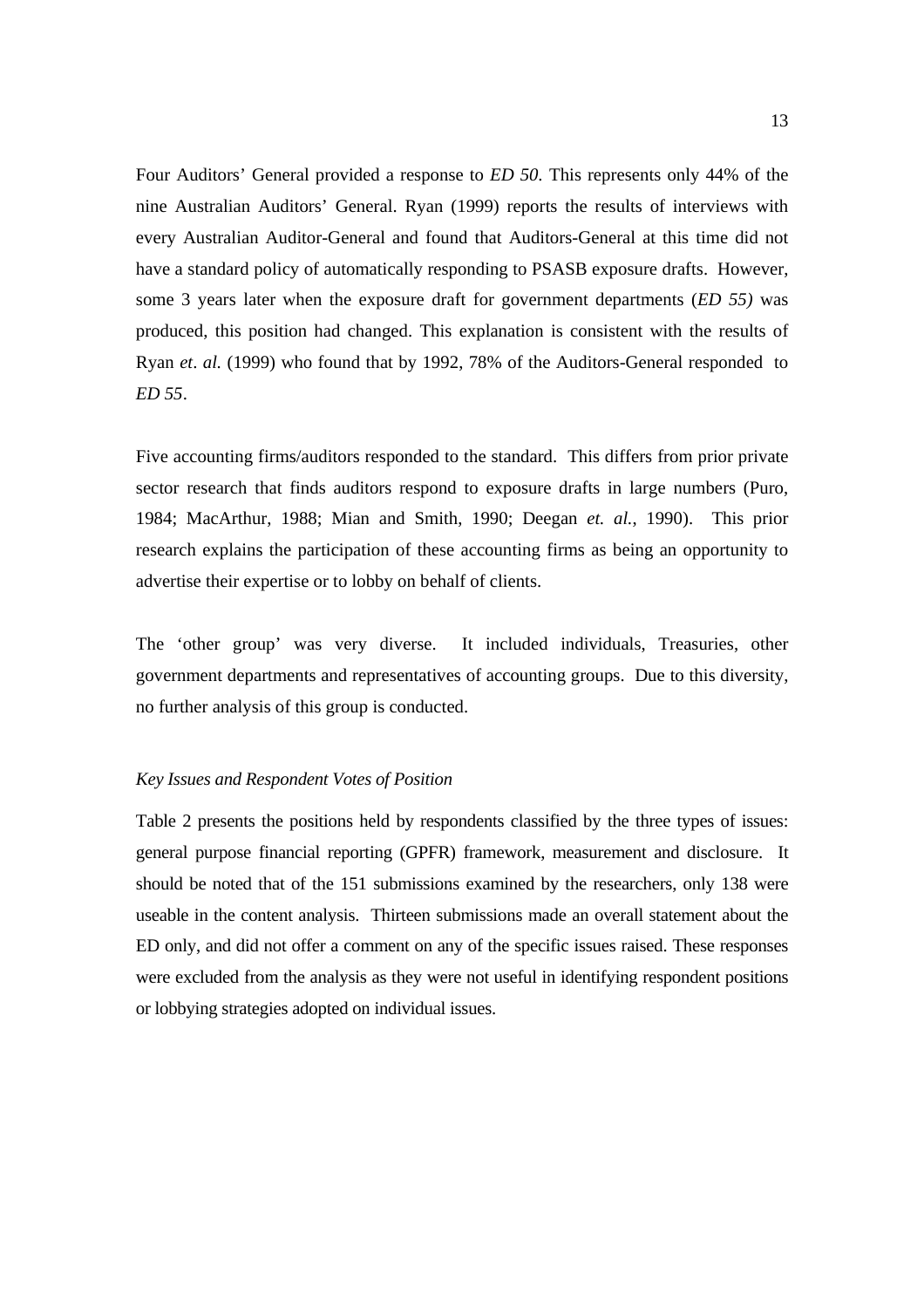| Overall Responses by Issue for 138 Useable Responses |               |                                                                    |                        |               |                            |          |  |
|------------------------------------------------------|---------------|--------------------------------------------------------------------|------------------------|---------------|----------------------------|----------|--|
| Issues                                               |               | Total Population less<br><b>Nil</b><br>Neutral<br>and<br>Responses |                        |               |                            |          |  |
|                                                      | Agree         | Neutral                                                            | Disagree<br><b>Nil</b> |               | % Who Stated a<br>Position |          |  |
|                                                      |               |                                                                    |                        |               | Agree                      | Disagree |  |
| <b>GPFR</b>                                          |               |                                                                    |                        |               |                            |          |  |
| Issue 1a                                             | 70.3% (97)    | $1.4\%$ (2)                                                        | 13.8% (19)             | $14.5\%$ (20) | 83.6%                      | 16.4%    |  |
| Issue 1b                                             | 63.8% (88)    | $5.1\%$ (7)                                                        | 13.0% (18)             | $18.1\% (25)$ | 83.0%                      | 17.0%    |  |
| Measurement                                          |               |                                                                    |                        |               |                            |          |  |
| Issue 2a                                             | 59.4% (82)    | 5.8% (8)                                                           | $3.6\%$ (5)            | $31.2\%$ (43) | 94.3%                      | 5.7%     |  |
| <b>Issue 2b</b>                                      | 44.2% (61)    | $8.7\%$ (12)                                                       | $32.6\%$ (45)          | $14.5\%$ (20) | 57.5%                      | 42.5%    |  |
| Issue 3a                                             | 44.9% (62)    | 6.5%<br>(9)                                                        | $9.5\%$ (13)           | 39.1% (54)    | 82.7%                      | 17.3%    |  |
| <b>Issue 3b</b>                                      | 31.9% (44)    | $5.0\%$<br>(7)                                                     | $25.4\%$ (35)          | 37.7% (52)    | 55.7%                      | 44.3%    |  |
| Issue 3c                                             | 42.8% (59)    | 6.5%<br>(9)                                                        | $12.3\%$ (17)          | 38.4% (53)    | 77.6%                      | 22.4%    |  |
| Issue 4a                                             | 56.5% (78)    | 4.3%<br>(6)                                                        | $3.6\%$ (5)            | 35.6% (49)    | 94.0%                      | 6.0%     |  |
| <b>Issue 4b</b>                                      | $38.4\%$ (53) | 5.1%<br>(7)                                                        | 23.2 % (32)            | $33.3\%$ (46) | 62.4%                      | 37.6%    |  |
| Issue 5ai                                            | 47.1% (65)    | 4.3%<br>(6)                                                        | $7.2\%$ (10)           | 41.4% (57)    | 86.7%                      | 13.3%    |  |
| <b>Issue 5aii</b>                                    | $39.9\%$ (55) | 2.1%<br>(3)                                                        | $19.6\% (27)$          | $38.4\%$ (53) | 67.1%                      | 32.9%    |  |
| Issue 5b                                             | 41.3% (57)    | 2.9%<br>(4)                                                        | $7.2\%$ (10)           | 48.6% (67)    | 85.1%                      | 14.9%    |  |
| Disclosure                                           |               |                                                                    |                        |               |                            |          |  |
| Issue 6                                              | 47.1% (65)    | 4.3%<br>(6)                                                        | $2.2\%$ (3)            | 46.4% (64)    | 95.6%                      | 4.4%     |  |
| Issue 7                                              | 42.8% (59)    | 3.6%<br>(5)                                                        | $0.7\%$ (1)            | 52.9% (73)    | 98.3%                      | 1.7%     |  |
| Issue 8                                              | 36.2% (50)    | 13.8% (19)                                                         | $7.2\%$ (10)           | 42.8% (59)    | 83.3%                      | 16.7%    |  |
| Issue 9                                              | 41.3% (57)    | $5.1\%$ (7)                                                        | $1.4\%$ (2)            | 52.2% (72)    | 96.6%                      | 3.4%     |  |
| Issue 10                                             | 39.9% (55)    | 8.7% (12)                                                          | 8.7% (12)              | 42.7% (59)    | 82.1%                      | 17.9%    |  |
| Issue 11                                             | 42.8% (59)    | $4.3\%$ (6)                                                        | $4.3\%$ (6)            | 48.6% (67)    | 90.8%                      | 9.2%     |  |
| <b>Issue 13a</b>                                     | $30.4\%$ (42) | $4.3\%$ (6)                                                        | $21.0\%$ (29)          | $44.3\%$ (61) | 59.2%                      | 40.8%    |  |
| Issue 13b                                            | 39.1% (54)    | $2.9\%$ (4)                                                        | $10.1\%$ (14)          | 47.9% (66)    | 79.4%                      | 20.6%    |  |

TABLE 2

From Table 2 it can be seen that every issue contained in the exposure draft gained overall support from respondents who stated a position. Also, the most frequently addressed issues were issue 1a (with 14.5% of respondents not offering a comment), issue 1b (with 18.1% of respondents not offering a comment), and issue 2b (with 14.5% of respondents not offering a comment). Issues 1a and 1b were concerned with the introduction of accrual reporting and issue 2b dealt with the recognition of infrastructure assets.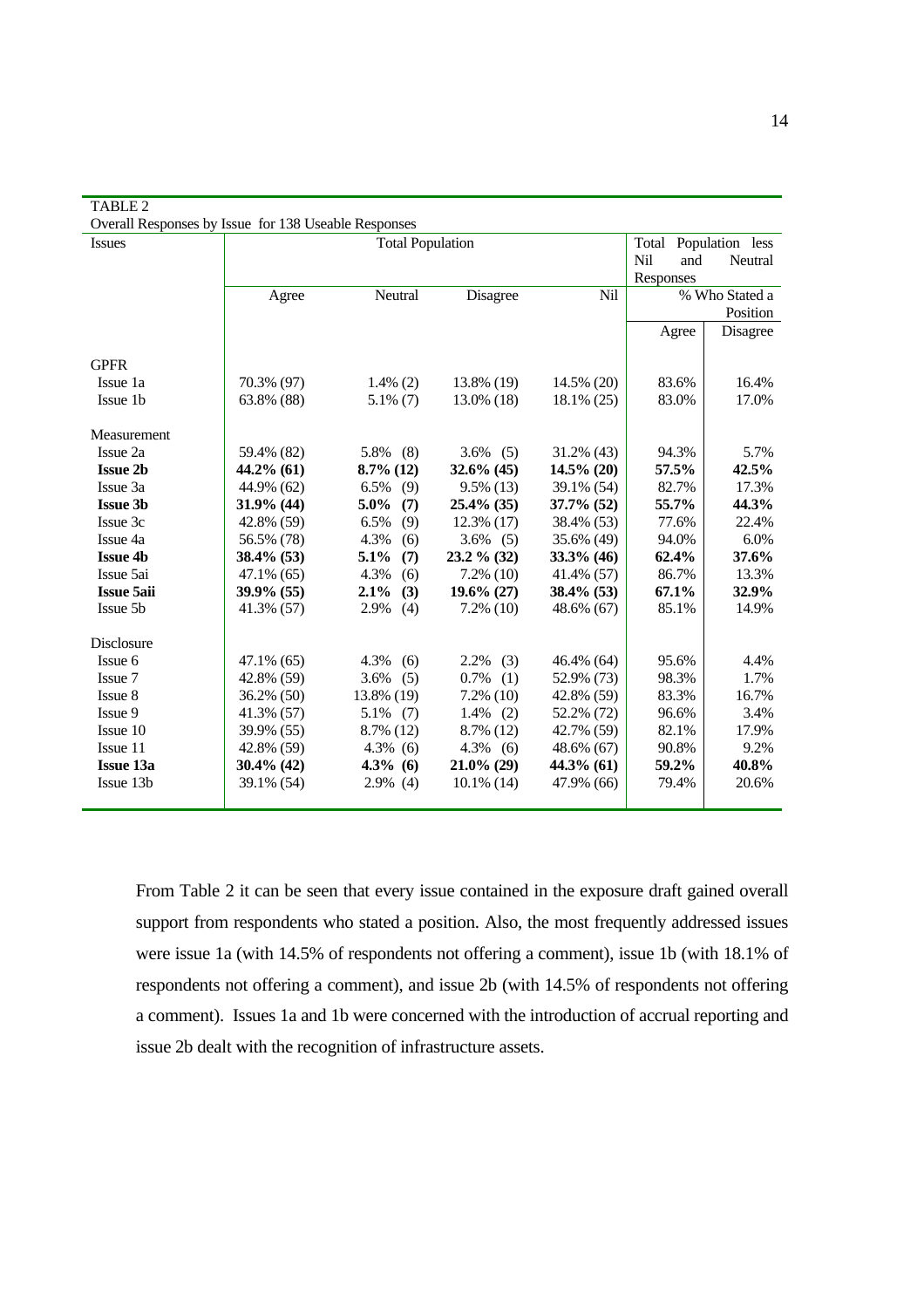Table 2 also identifies the most controversial issues; that is, those issues for which a large number of respondents stated a disagree position (despite the fact that all issues were supported overall). An arbitrary benchmark was set to classify controversial issues as those where more than 30% of respondents with a stated position disagreed with the proposal. Using this classification scheme, the most controversial issues are issue 2b (with 42.5% disagreeing with the proposal); issue 3b (with 44.3% disagreeing with the proposal); issue 4b (with 37.6% disagreeing with the proposal); issue 5aii (with 32.9% disagreeing with the proposal), and issue 13a (with 40.8% disagreeing with the proposal). Issues 2b, 3b and 4b all dealt with the measurement of infrastructure assets; issue 2b with the recognition of those assets, issue 3b with the revaluation of infrastructure assets, and issue 4b with the depreciation of infrastructure assets. Issue 5aii outlined the treatment of capital grants, while issue 13a dealt with the format of the operating statement. Carnegie and West (1997, p. 34) also noted that the infrastructure items (our items 2b, 3b and 4b) were of "substantial importance".

Given the high level of disagreement with some issues, further investigation of the positions of the different constituent groups is warranted. Table 3 provides a breakdown, by issue, of the responses of account preparers compared to all other respondents.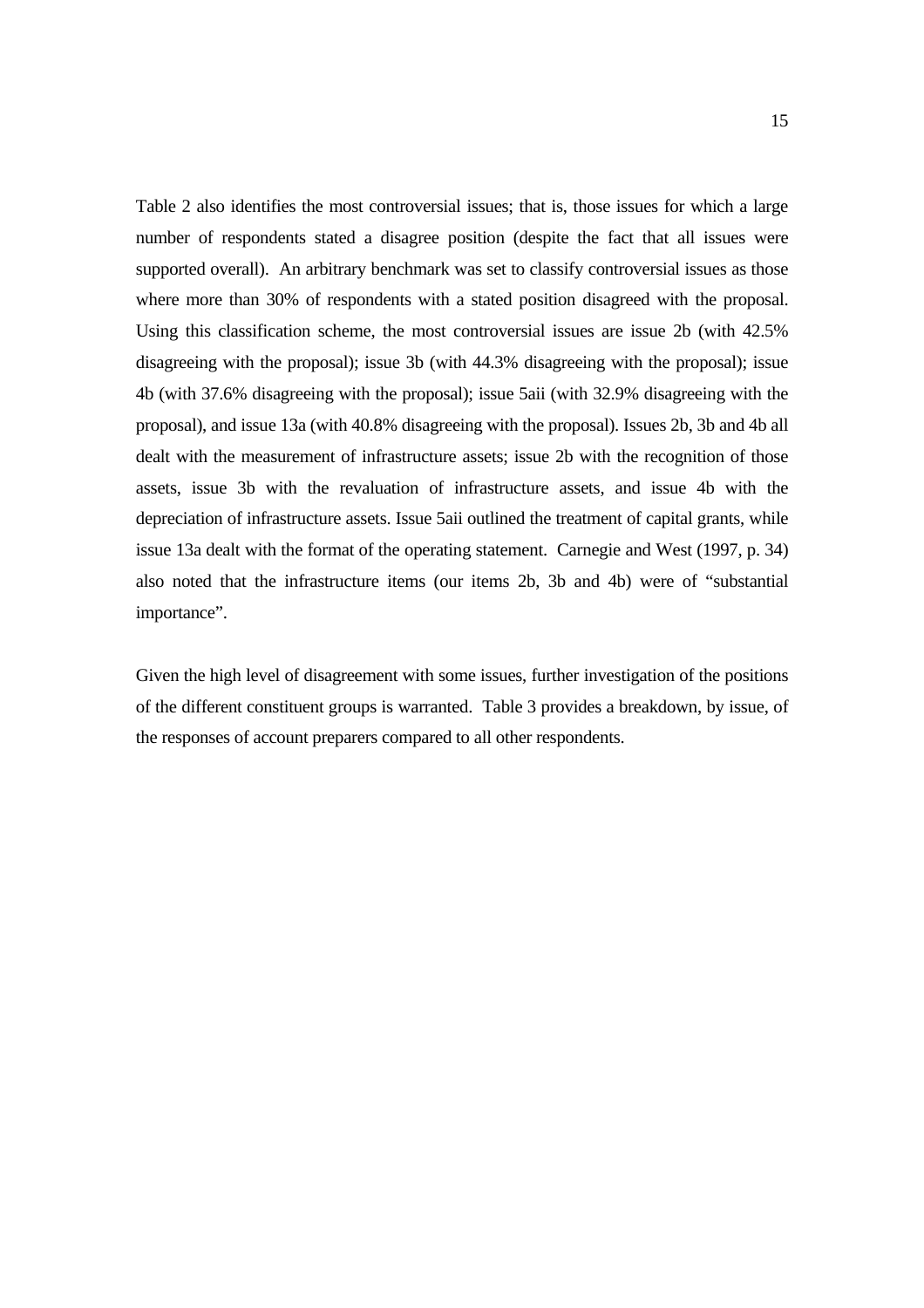| (Nil and Neutral ignored) |                   |               |               |                 |            |                                          |  |
|---------------------------|-------------------|---------------|---------------|-----------------|------------|------------------------------------------|--|
| <b>Issues</b>             | Account preparers |               | Others        |                 | Pearson    | Probability                              |  |
|                           |                   |               |               |                 | Chi-Square | $(Sig 2-sided)$                          |  |
|                           | Agree             | Disagree      | Agree         | Disagree        |            |                                          |  |
| <b>GPFR</b>               |                   |               |               |                 |            |                                          |  |
| Issue 1a                  | 85.5% (65)        | 14.5% (11)    | 80.0% (32)    | $20.0\%$ (8)    | .584       | .445                                     |  |
| Issue 1b                  | 82.9% (58)        | 17.1% (12)    | 83.3% (30)    | $16.7\%$ (6)    | .004       | .951                                     |  |
| Measurement               |                   |               |               |                 |            |                                          |  |
| Issue 2a                  | 94.9% (56)        | 5.1% $(3)$    | 92.9% (26)    | 7.1%<br>(2)     | .148       | .700                                     |  |
| <b>Issue 2b</b>           | 50.0% (36)        | $50.0\%$ (36) | $73.5\% (25)$ | $26.5\%$<br>(9) | 5.234      | $.022*$                                  |  |
| Issue 3a                  | 83.0% (44)        | 17.0% (9)     | 81.8% (18)    | 18.2%<br>(4)    | .016       | .900                                     |  |
| <b>Issue 3b</b>           | 48.2% (27)        | 51.8% (29)    | 73.9% (17)    | $26.1\%$<br>(6) | 4.364      | $.037*$                                  |  |
| Issue 3c                  | 82.7% (43)        | 17.3%<br>(9)  | 66.7% (43)    | 33.3%<br>(8)    | 2.429      | .119                                     |  |
| Issue 4a                  | 94.6% (53)        | $5.4\%$ (3)   | $92.6\%$ (25) | 7.4%<br>(2)     | .135       | .713                                     |  |
| <b>Issue 4b</b>           | 50.8% (30)        | 49.2% (29)    | 88.5% (23)    | $11.5\%$<br>(3) | 10.877     | $.001*$                                  |  |
| Issue 5ai                 | 88.9% (48)        | $11.1\%$ (6)  | 80.9% (17)    | $19.1\%$ (4)    | .824       | .364                                     |  |
| <b>Issue 5aii</b>         | $81.1\%$ (43)     | $18.9\%$ (10) | $41.4\%$ (12) | 58.6% (17)      | 13.412     | $.000*$                                  |  |
| Issue 5b                  | 91.5% (43)        | $8.5\%$ (4)   | 70.0% (14)    | $30.0\%$ (6)    | 5.102      | $\overline{\phantom{a}}^{\phantom{a}}$ a |  |
| <b>Disclosure</b>         |                   |               |               |                 |            |                                          |  |
| Issue 6                   | 95.9% (47)        | 4.1%<br>(2)   | 94.7% (18)    | $5.3\%$ (1)     | .045       | .831                                     |  |
| Issue 7                   | 97.6% (40)        | 2.4%<br>(1)   | 100.0% (19)   | $0.0\%$ (0)     | .471       | .492                                     |  |
| Issue 8                   | 80.0% (32)        | 20.0%<br>(8)  | 90.0% (18)    | $10.0\%$ (2)    | .960       | .327                                     |  |
| Issue 9                   | 100.0% (40)       | 0.0%<br>(0)   | 89.4% (17)    | $10.5\%$ (2)    | 4.358      | b                                        |  |
| Issue 10                  | 84.8% (39)        | 15.2%<br>(7)  | 76.2% (16)    | 23.8% (5)       | .724       | .395                                     |  |
| Issue 11                  | 93.2% (41)        | 6.8%<br>(3)   | 85.7% (18)    | $14.3\%$ (3)    | .946       | .331                                     |  |
| <b>Issue 13a</b>          | $69.8\%$ (30)     | $30.2\%$ (13) | 42.9% (12)    | 57.1% (16)      | 4.201      | $.040*$                                  |  |
| <b>Issue 13b</b>          | $87.5\%$ (35)     | $12.5\%$ (5)  | $67.9\%$ (19) | $32.1\%$ (9)    | 3.887      | .049*                                    |  |

TABLE 3

Overall Responses by issue for Account Preparers and Others with a Stated Position

\* Those that are significant at probability less than .05 a Not calculated as 1 cell has an expected count less than 5

<sup>b</sup> Not calculated as 2 cells have an expected count less than 5

There is a statistically significant difference between the positions held by account preparers and other respondents for all of the 'controversial issues' 2b, 3b, 4b 5aii and 13a as well as for issue 13b. For issues 2b, 3b and 4b account preparers provided greater opposition to the proposals than other respondents. The fact that this one group opposed these proposals is not evidenced from Table 2 which reflects that respondents who stated a position agreed overall with these proposals. This suggests that if standard setters only consider the responses as a whole they may not realise that this one group, account preparers held different positions. The subsequent standard did not alter any of these recommendations. The account preparers' opposition to the recommendations regarding infrastructure assets strengthens the claim of other studies which contend that it is accounting for infrastructure assets which has proved most controversial (see for example Australian Institute of Valuers and Land Economists, 1997; Tamlin, 1997; Coleman, 1997; Rowles *et. al.*, 1998). Indeed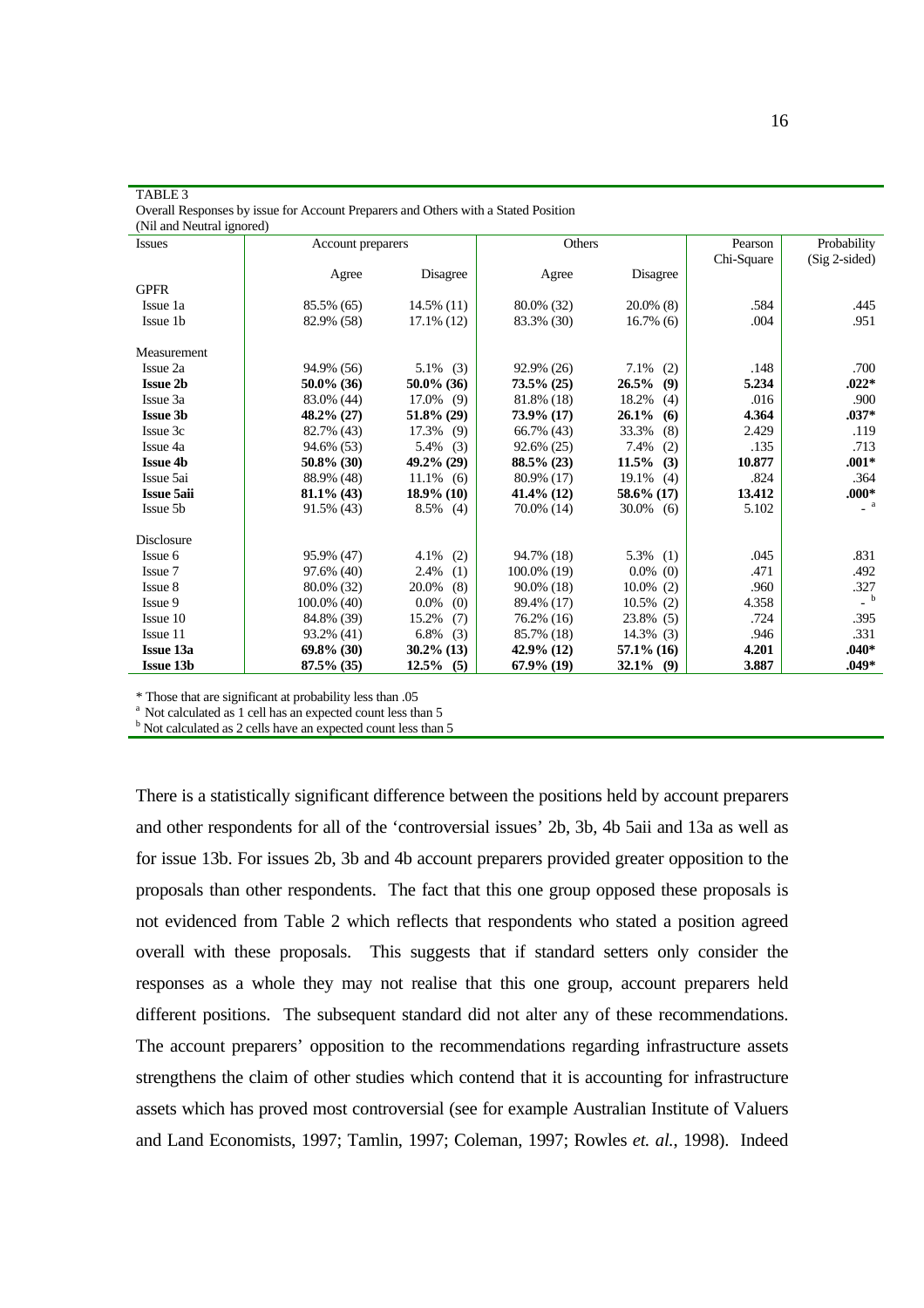Carnegie and West (1997) argued that the continuing controversy surrounding the infrastructure issue was fuelled by the fact that the account preparers were unable to influence the accounting standard setters to change their position. They further argue that the explanation for the seeming disregard of the position of the account preparers on this issue was due to the fact that they were under-represented in the 'responses deemed of particular interest'.

Another issue where account preparers held a statistically significant different position to the other respondents was issue 5aii. The essence of the position proposed in issue 5aii is that capital grants which have conditions imposed on them are to be regarded as revenue "when conditions imposed on the grantee in exchange for receipt of the grant are satisfied" (AARF 1989a, par. 74). The perceived problem in relation to capital grants is that monies can be received in one period but not earned until future periods when the conditions attaching to those revenues are satisfied. It is acknowledged in Urgent Issues Group Abstract 11, that "contributions…usually involve significant resources and their treatment can have a material effect on the operating result and the assets and liabilities recognised in the statement of financial position" (AARF 1996, par 3). The treatment proposed in the ED is consistent with that of many overseas countries. For example, the treatment in the UK where the principle underlying SSAP4 is that grants should be credited to the Operating Statement on a basis that matches them with the expenditure they are intended to contribute towards (Accountancy, 1996).

The account preparers overwhelmingly agreed with the ED, understanding as they did that for many councils the amount of capital grants received is material, and if the monies had not been expended in a particular period then this may have the effect of 'distorting' operating statements. In contrast, the majority of other respondents disagreed with the proposal contained in the ED. When *AAS 27* was issued the requirements for this issue were changed in line with the definition of 'control' contained in the Statement of Accounting Concepts. This change was consistent with the position of the other respondents rather than account preparers on this issue.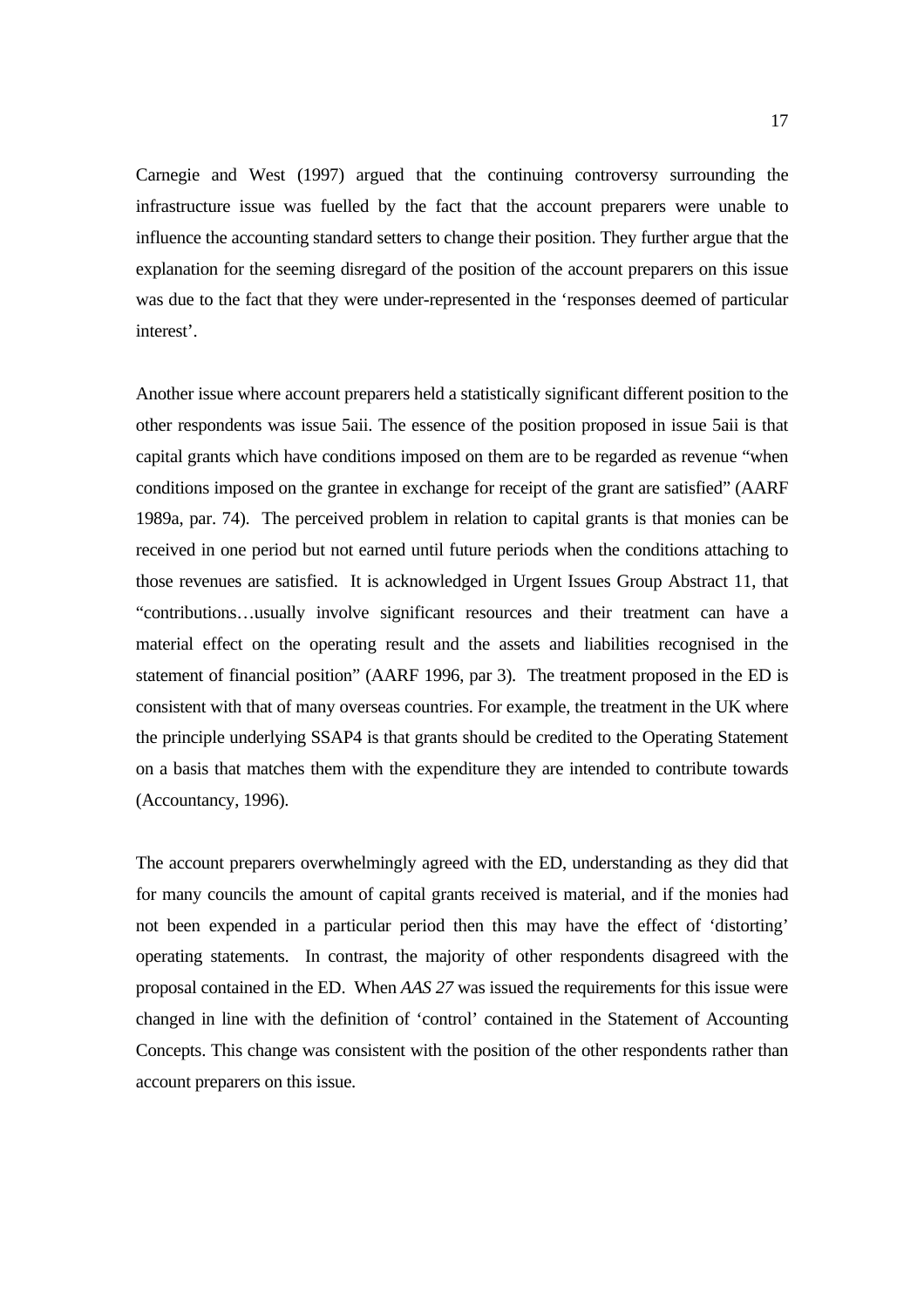The next issue of statistical significance is issue 13a. The responses to issue 13a need to be read in conjunction with the responses to issue 6. Both of these issues concerned disclosure of revenue and expense items. Issue 6 related to proposals for the disclosure of information regarding the broad programs or activities of local governments. The reporting of program information was one of the traditional ways of reporting, and has been regarded as integral to local government reporting (Neilsen 1993). Both account preparers and other respondents were supportive of the proposal for issue 6. However, there was a statistically significant difference in the responses between the two groups for issue 13a. Issue 13a proposed reporting using the traditional accounting report of an operating statement by type (of revenue and expense) and not nature (by program). The majority of account preparers were in support of this proposal, whereas the majority of other respondents preferred an operating statement set out by nature (by program). It would appear as if the account preparers were satisfied that the disclosure of information by program augmented by an operating statement set out by type of revenue and expense was sufficient. This differs from the position of the other respondents who overwhelmingly agreed with disclosure along program lines as suggested by issue 6 with 94.7% in support and disagreed with the proposed format of the operating statement (57.1%). The proposal on issue 13a was not altered in the subsequent accounting standard, supporting the view of the account preparers.

The other issue for which there was a statistically significant difference between the two groups was issue 13b which relates to disclosure of assets and liabilities. In this case, both the account preparers (87.5%) and the others (67.9%) agreed with this proposal presumably because of the familiarity to most users of a statement of assets and liabilities (Balance Sheet). The difference merely reflects the fact that account preparers were in stronger support of this issue than other respondents.

In summary, the analysis identified a number of key issues which were identified by respondents. Further analysis by respondent group revealed statistically significant differences in positions with account preparers more likely to disagree with recognition, measurement and depreciation of infrastructure assets and more likely to agree with the treatment of capital grants and the disclosure provisions contained in the exposure draft.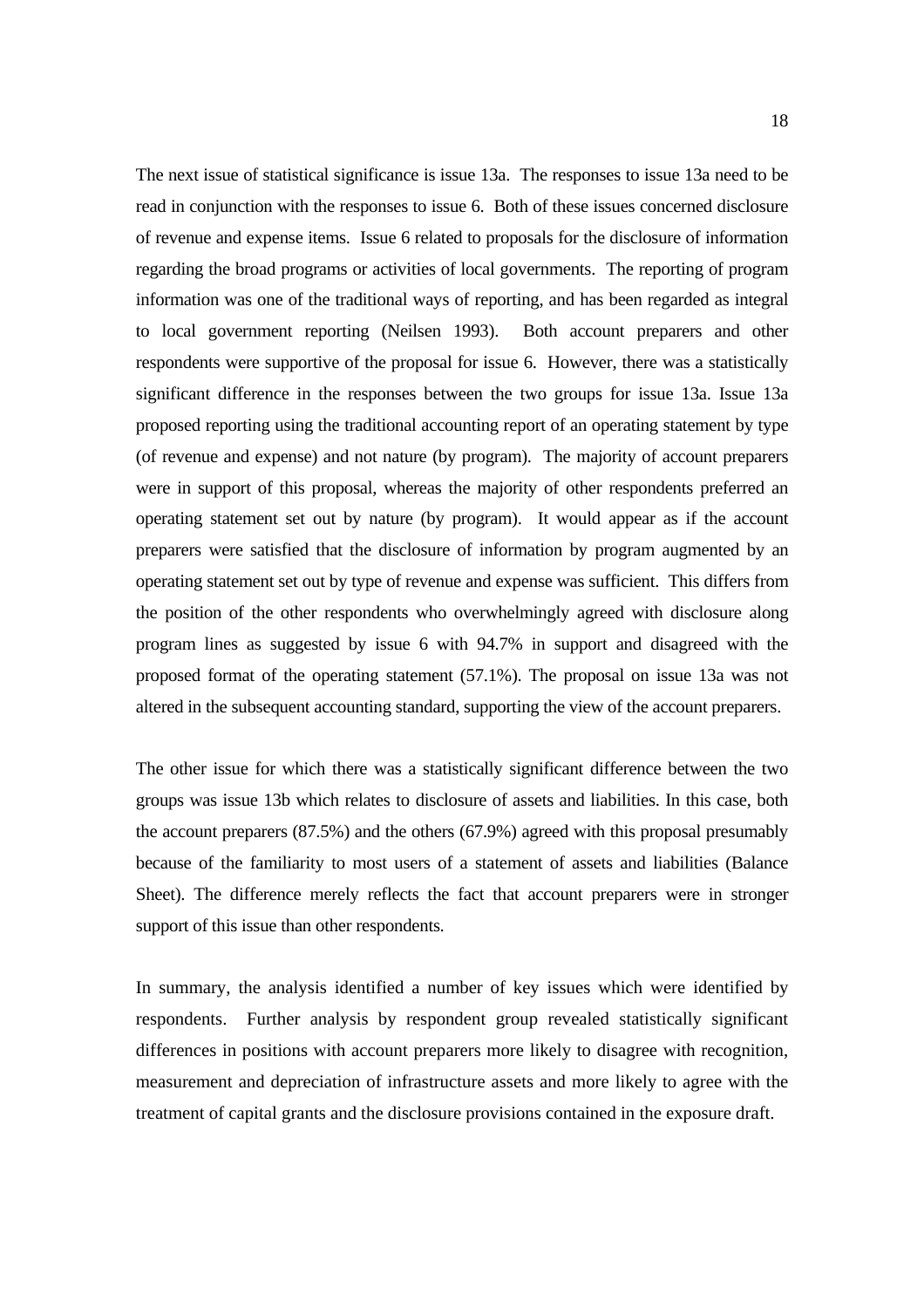Table 4 presents the arguments used by respondents classified by the type of supporting argument used. Overall, it reveals that the majority of respondents (66.0%) did not use arguments to support their positions. This finding is consistent with that of other public sector accounting research (Ryan, *et. al.*, 1999; Carnegie and West, 1999), but differs from the Australian experience with private sector standards (Tutticci *et. al.*, 1994).

| Arguments used by issue for those who responded with a position<br>(NIL and NEU ignored) |            |     |       |                |         |                |       |     |       |
|------------------------------------------------------------------------------------------|------------|-----|-------|----------------|---------|----------------|-------|-----|-------|
| <b>Issue</b>                                                                             | Conceptual |     |       | Economic       |         | Both           | None  |     | Total |
|                                                                                          | $\%$       | No  | $\%$  | N <sub>o</sub> | $\%$    | No             | %     | No  | No    |
| Overall                                                                                  | 23.9%      | 356 | 6.2%  | 93             | 3.9%    | 58             | 66.0% | 983 | 1490  |
| <b>GPFR</b>                                                                              |            |     |       |                |         |                |       |     |       |
| Issue 1a                                                                                 | 18.1%      | 21  | 0.9%  | 1              | 1.7%    | 2              | 79.3% | 92  | 116   |
| Issue 1b                                                                                 | 22.6%      | 24  | 0.9%  | 1              | 0.9%    | $\mathbf{1}$   | 75.5% | 80  | 106   |
| Measurement                                                                              |            |     |       |                |         |                |       |     |       |
| Issue 2a                                                                                 | 39.1%      | 34  | 8.0%  | $\tau$         | 10.3%   | 9              | 42.5% | 37  | 87    |
| <b>Issue 2b</b>                                                                          | 45.3%      | 48  | 11.3% | 12             | 19.8%   | 21             | 23.6% | 25  | 106   |
| Issue 3a                                                                                 | 41.3%      | 31  | 8.0%  | 6              | 6.7%    | 5              | 44.0% | 33  | 75    |
| <b>Issue 3b</b>                                                                          | 36.7%      | 29  | 8.9%  | 7              | 11.4%   | 9              | 43.0% | 34  | 79    |
| Issue 3c                                                                                 | 39.5%      | 30  | 6.6%  | 5              | 7.9%    | 6              | 46.1% | 35  | 76    |
| Issue 4a                                                                                 | 16.9%      | 14  | 15.7% | 13             | 1.2%    | 1              | 66.3% | 55  | 83    |
| Issue 4b                                                                                 | 18.8%      | 16  | 20.0% | 17             | 3.5%    | 3              | 57.6% | 49  | 85    |
| Issue 5ai                                                                                | 16.0%      | 12  | 1.3%  | 1              | 0.0%    | $\theta$       | 82.7% | 62  | 75    |
| Issue 5aii                                                                               | 24.4%      | 20  | 1.2%  | 1              | 0.0%    | $\mathbf{0}$   | 74.4% | 61  | 82    |
| Issue 5b                                                                                 | 14.9%      | 10  | 1.5%  | 1              | 0.0%    | $\Omega$       | 83.6% | 56  | 67    |
| <b>Disclosure</b>                                                                        |            |     |       |                |         |                |       |     |       |
| Issue 6                                                                                  | 19.1%      | 13  | 20.6% | 14             | 1.5%    | 1              | 58.8% | 40  | 68    |
| Issue 7                                                                                  | 10.0%      | 6   | 0.0%  | $\mathbf{0}$   | 0.0%    | $\overline{0}$ | 90.0% | 54  | 60    |
| Issue 8                                                                                  | 30.0%      | 18  | 1.7%  | 1              | 0.0%    | $\Omega$       | 68.3% | 41  | 60    |
| Issue 9                                                                                  | 10.2%      | 6   | 6.8%  | $\overline{4}$ | 0.0%    | $\Omega$       | 83.1% | 49  | 59    |
| Issue 10                                                                                 | 16.4%      | 11  | 3.0%  | $\overline{c}$ | 0.0%    | $\Omega$       | 80.6% | 54  | 67    |
| Issue 13a                                                                                | 12.7%      | 9   | 0.0%  | $\Omega$       | $0.0\%$ | $\theta$       | 87.3% | 62  | 71    |
| Issue 13b                                                                                | 5.9%       | 4   | 0.0%  | $\Omega$       | 0.0%    | $\Omega$       | 94.1% | 64  | 68    |
| Both - Both conceptual and economic arguments                                            |            |     |       |                |         |                |       |     |       |

Table 4 Arguments used by issue for those who responded with a position

For those that did use a supporting argument, a conceptual argument was more likely to be used than an economic argument (23.9% as opposed to 6.2%). Prior public sector (see Ryan *et. al.*, 1999), and private sector research (see Tutticci *et. al.*, 1994) has similarly identified the popularity of conceptually based supporting arguments. Indeed, in the private sector where there is a long history of responding to exposure drafts, researchers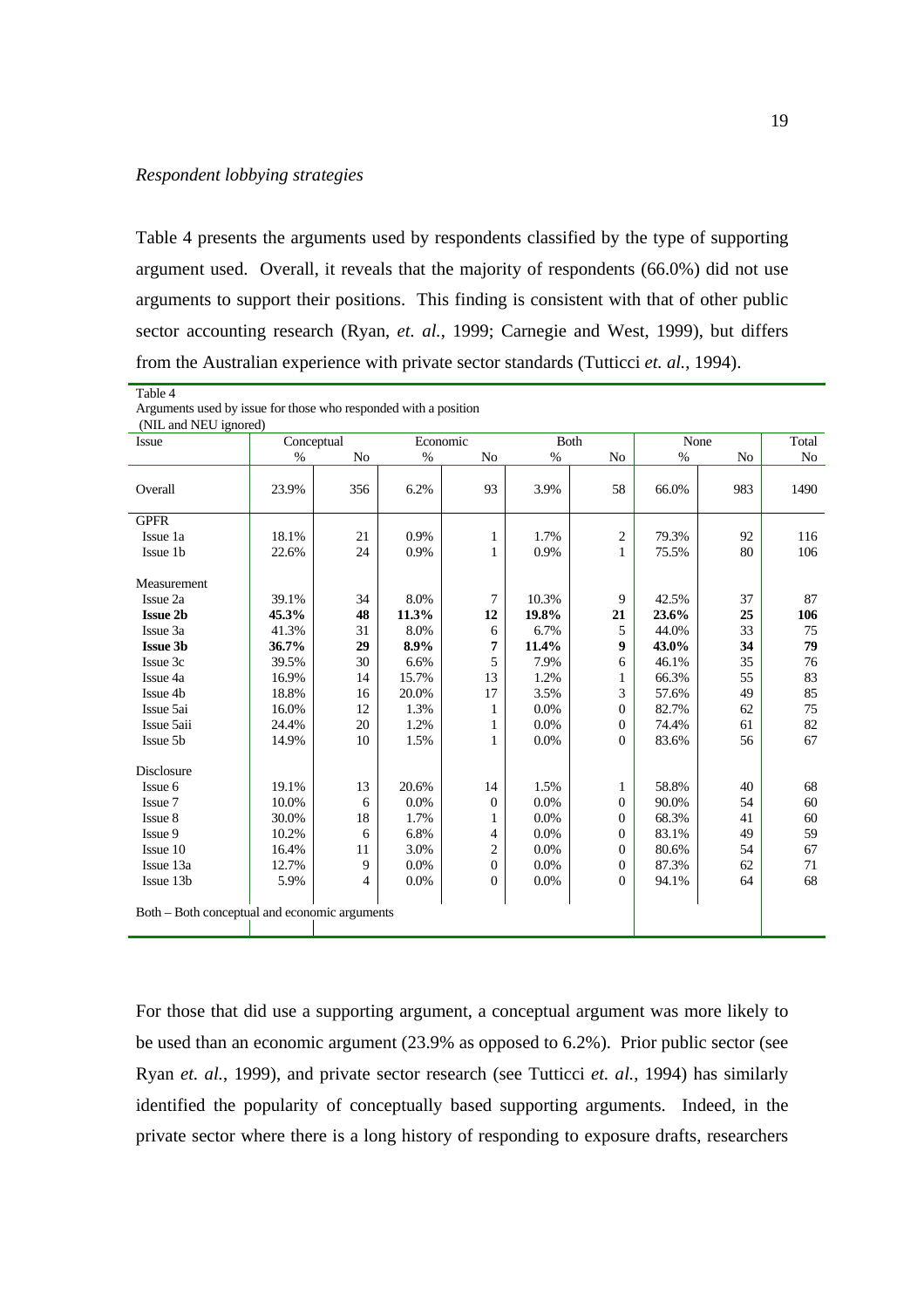contend that respondents attempt to mask their economically driven motivations because they perceive that the standard setters will consider their position as being opportunistic (Tutticci *et. al.*, 1994).

Of further interest is the fact that the only issues for which a majority of respondents provided a supporting argument were measurement issues (issue 2a, 2b, 3a, 3b, 3c). This is consistent with prior research that finds respondents are more likely to use supporting arguments, especially conceptual, for measurement issues (see Tutticci *et. al.*, 1994). The majority of respondents to two of the most controversial issues, those surrounding the recognition and revaluation of assets infrastructure assets (issue 2b and 3b), have attempted to weight their responses with supporting arguments. In the case of issue 2b, 45.3% used conceptual arguments alone and for issue 3b it was 36.7%. Some respondents provided both conceptual and economic consequences arguments. This means that the 65.1% and 48.1% of responses on issues 2b and 3b respectively, provided conceptually based supporting argument (this includes instances where both a conceptual and economic consequences argument was provided). The use of this lobbying strategy has not previously been identified in prior public sector research. Ryan *et. al.* (1999) found no evidence that respondents to the exposure draft *ED 55* dealing with accounting for government departments employed this lobbying strategy.

Interestingly, responses to the other most controversial issues (issue 4b, issue 5aii and issue 13a), were not generally weighted with supporting argument with 57.6%, 74.4% and 87.3% of respondents respectively, not providing a supporting argument. While this finding seems anomalous with the contention that lobbyists will use supporting arguments in an attempt to weight the importance of their response, this may still be the case for some respondents. The fact that account preparers held significantly different positions on these issues suggests that these respondents may have adopted different lobbying strategies as well. The analysis presented in Table 5 addresses this possibility.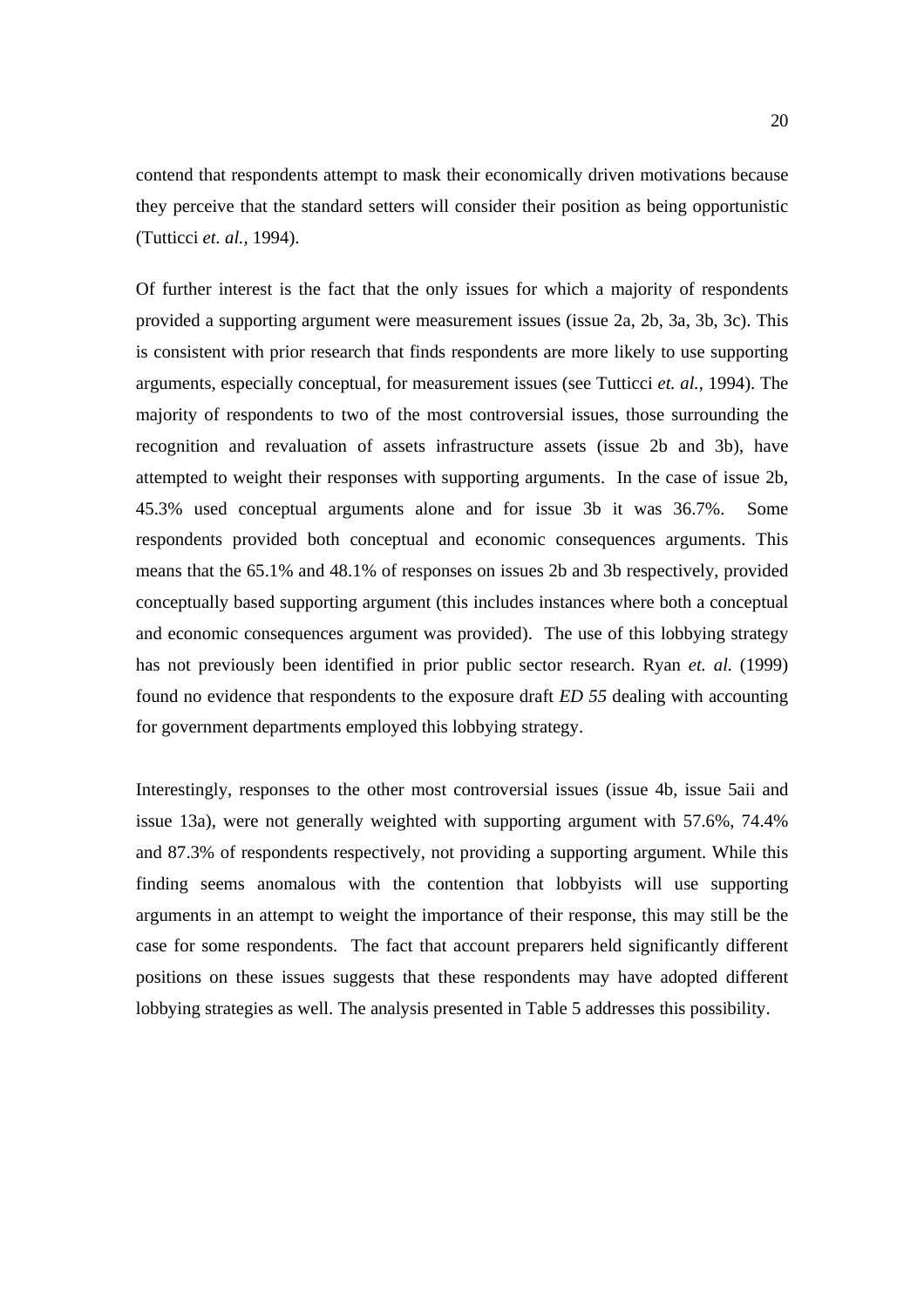Arguments by Issue for Account preparers and Others with a Stated Position

(Nil and Neutrals ignored)

| $\ldots$ and $\ldots$ beauting $\ldots$ |            |                   |         |                  |            |          |                                |                            |               |                                             |  |  |
|-----------------------------------------|------------|-------------------|---------|------------------|------------|----------|--------------------------------|----------------------------|---------------|---------------------------------------------|--|--|
| <b>Issue</b>                            |            | Account preparers |         |                  |            | Other    | Chi-Square Test of Differences |                            |               |                                             |  |  |
|                                         |            |                   |         |                  |            |          |                                |                            |               | between the Propensity of each              |  |  |
|                                         |            |                   |         |                  |            |          |                                | Group to Offer an Argument |               |                                             |  |  |
|                                         | Argument   |                   |         | None<br>Argument |            | None     | Pearson                        | Probability                |               |                                             |  |  |
|                                         |            |                   |         |                  |            |          |                                | Chi-                       | (Sig 2-sided) |                                             |  |  |
|                                         |            |                   |         |                  |            |          |                                | Square                     |               |                                             |  |  |
|                                         | Conceptual | Economic          | Both    |                  | Conceptual | Economic | Both                           |                            |               |                                             |  |  |
| <b>GPFR</b>                             |            |                   |         |                  |            |          |                                |                            |               |                                             |  |  |
| Issue 1a                                | 14.5%      | 0.0%              | 2.6%    | 82.9%            | 25.0%      | 2.5%     | 0.0%                           | 72.5%                      | 1.726         | .189                                        |  |  |
| Issue 1b                                | 22.9%      | 0.0%              | 0.0%    | 77.1%            | 22.2%      | 2.8%     | 2.8%                           | 72.2%                      | .311          | .577                                        |  |  |
|                                         |            |                   |         |                  |            |          |                                |                            |               |                                             |  |  |
| Measurement                             |            |                   |         |                  |            |          |                                |                            |               |                                             |  |  |
| Issue 2a                                | 42.4%      | 6.8%              | 13.6%   | 37.2%            | 32.1%      | 10.7%    | 3.6%                           | 53.6%                      | 2.060         | .151                                        |  |  |
| <b>Issue 2b</b>                         | 48.6%      | 11.1%             | 23.6%   | 16.7%            | 38.2%      | 11.8%    | 11.8%                          | 38.2%                      | 5.961         | $.015*$                                     |  |  |
| Issue 3a                                | 43.4%      | 11.3%             | 3.8%    | 41.5%            | 36.4%      | 0.0%     | 13.6%                          | 50.0%                      | .455          | .500                                        |  |  |
| Issue 3b                                | 37.5%      | 12.5%             | 8.9%    | 41.1%            | 34.8%      | 0.0%     | 17.4%                          | 47.8%                      | .303          | .582                                        |  |  |
| Issue 3c                                | 40.4%      | 9.6%              | 3.8%    | 46.2%            | 37.5%      | 0.0%     | 16.7%                          | 45.8%                      | .001          | .979                                        |  |  |
| Issue 4a                                | 16.1%      | 21.4%             | 1.8%    | 60.7%            | 18.5%      | 3.7%     | $0.0\%$                        | 77.8%                      | 2.373         | .123                                        |  |  |
| <b>Issue 4b</b>                         | 18.6%      | 27.1%             | 5.1%    | 49.2%            | 19.3%      | 3.8%     | $0.0\%$                        | 76.9%                      | 5.701         | $.017*$                                     |  |  |
| Issue 5ai                               | 7.4%       | 1.9%              | 0.0%    | 90.7%            | 38.1%      | 0.0%     | 0.0%                           | 61.9%                      | 8.774         |                                             |  |  |
| <b>Issue 5aii</b>                       | 7.5%       | 1.9%              | $0.0\%$ | 90.6%            | 55.2%      | $0.0\%$  | $0.0\%$                        | 44.8%                      | 20.583        | $.000*$                                     |  |  |
| Issue 5b                                | 4.3%       | 2.1%              | 0.0%    | 93.6%            | 40.0%      | 0.0%     | 0.0%                           | 60.0%                      | 11.554        | $\hspace{0.1cm}$ - $\hspace{0.1cm}^{\rm a}$ |  |  |
| Disclosure                              |            |                   |         |                  |            |          |                                |                            |               |                                             |  |  |
| Issue 6                                 | 18.4%      | 26.5%             | 2.0%    | 53.1%            | 21.1%      | 5.2%     | 0.0%                           | 73.7%                      | 2.404         |                                             |  |  |
| Issue 7                                 | 4.9%       | 0.0%              | 0.0%    | 95.1%            | 21.1%      | 0.0%     | 0.0%                           | 78.9%                      | 3.774         | $.121$ <sub>b</sub>                         |  |  |
| Issue 8                                 | 35.0%      | 2.5%              | 0.0%    | 62.5%            | 20.0%      | 0.0%     | $0.0\%$                        | 80.0%                      | 1.887         | .170                                        |  |  |
| Issue 9                                 | 5.0%       | 7.5%              | 0.0%    | 87.5%            | 21.1%      | 5.2%     | 0.0%                           | 73.7%                      | 1.747         | $\overline{\phantom{a}}^{\phantom{a}a}$     |  |  |
| Issue 10                                | 15.2%      | 2.2%              | 0.0%    | 82.6%            | 19.0%      | 4.8%     | 0.0%                           | 76.2%                      | .380          | $\mathbb{L}^{-\mathbf{a}}$                  |  |  |
| Issue 13a                               | 11.6%      | 0.0%              | 0.0%    | 88.4%            | 14.3%      | 0.0%     | 0.0%                           | 85.7%                      | .108          | $\overline{\phantom{a}}^{\phantom{a}a}$     |  |  |
| Issue 13b                               | 5.0%       | 0.0%              | 0.0%    | 95.0%            | 7.1%       | 0.0%     | 0.0%                           | 92.9%                      | .137          | $\overline{b}$                              |  |  |
|                                         |            |                   |         |                  |            |          |                                |                            |               |                                             |  |  |

Both – Both conceptual and economic arguments

\* Those that are significant at probability less than .05

Not calculated as 1 cell has an expected count less than 5

b Not calculated as 2 cells have an expected count less than 5

> It has previously been discussed that on issues 2b, 3b and 4b, the account preparers were more likely to disagree with the provisions of the exposure draft than other respondents (see Table 3). Table 5 indicates that account preparers provided supporting argument more often than the other respondents on issues 2b and 4b. It is also notable that for these two issues, account preparers were prepared to offer arguments based on economic consequences in addition to the large proportion that provided conceptual arguments alone. For issue 2b, 34.7% of account preparers offered an economic argument either alone or together with a conceptual argument and for issue 4b, 32.2% of account preparers did so. This finding contrasts with prior private sector research that suggests that one lobbying strategy that is adopted by respondents is that they attempt to mask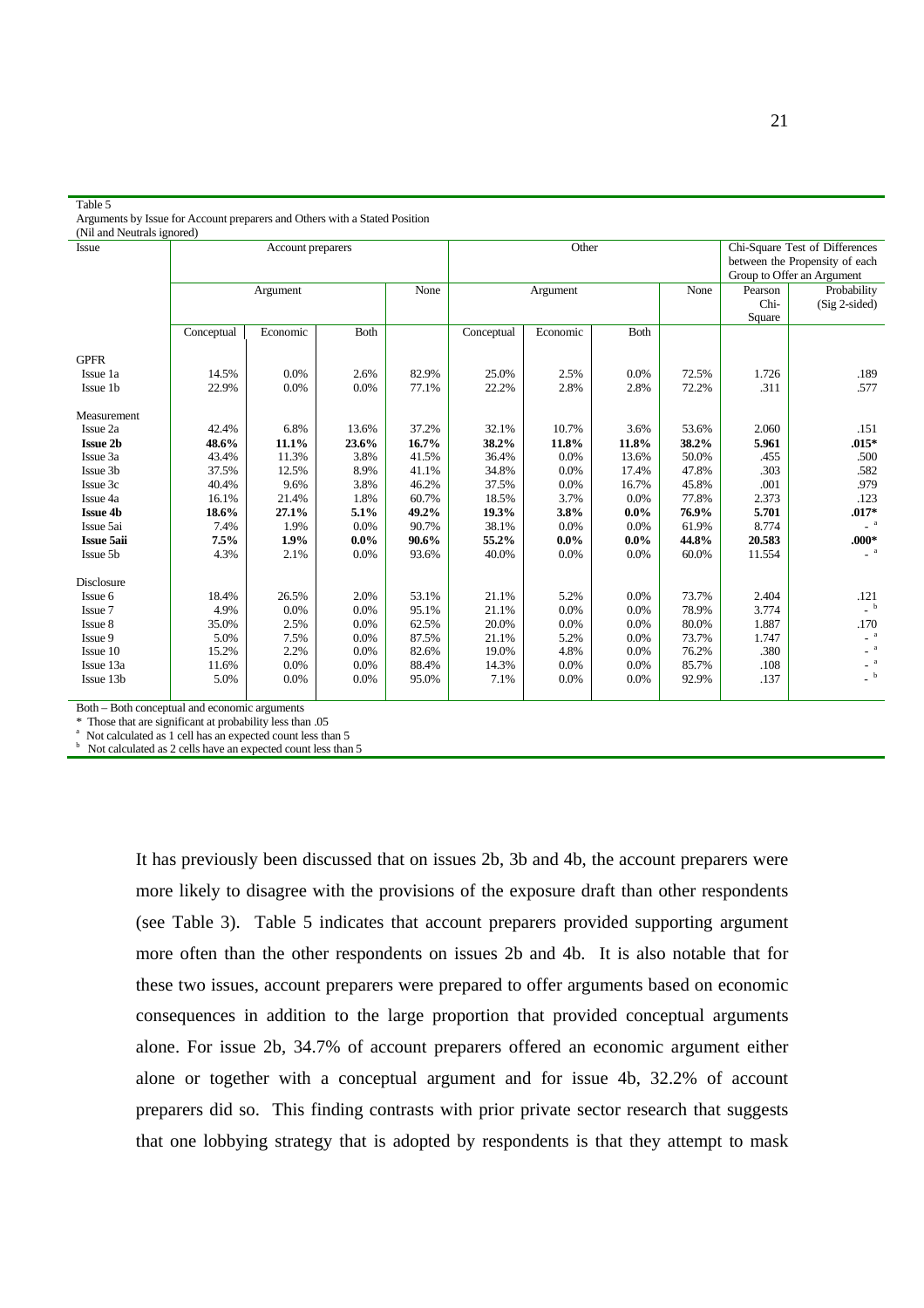their interest in economic consequences by presenting conceptually based arguments (Tutticci *et. al.*, 1994). The contention is that the standard setters would be more persuaded by conceptually based arguments rather than economic consequences arguments that may be steeped in self-interest<sup>4</sup>. The account preparers, in the case of  $ED$ *55,* did not adopt this lobbying strategy (Ryan *et. al*., 1999).

The combination of the evidence supplied in Tables 4 and 5, reflects that the majority of all respondents offered supporting arguments for their positions on the first two issues relating to accounting for infrastructure assets (issues 2b and 3b), and that account preparers also offered supporting arguments for the third infrastructure assets issue (issue 4b). This is consistent with prior research which suggests that respondents are more likely to provide argument in support of their position on more controversial issues, especially if they disagree with the proposals (Tutticci *et. al.*, 1994). A similar position can be seen for issue 5aii. For this issue, the 'other' category of respondents disagreed with the provision (see Table 3), and thus, consistent with prior research, 55.2% of those respondents used a supporting argument to reinforce their position.

In summary, while the majority of respondents did not use arguments to support their positions, there is evidence that some respondents did adopt this lobbying strategy for some of the issues. All respondents were more likely to provide supporting arguments on more controversial issues and where they disagreed with the proposal of the standard. In particular, account preparers were found to have provided more supporting arguments than other respondents for issues addressing accounting for infrastructure assets. Account preparers were also more likely to provide economic consequences arguments.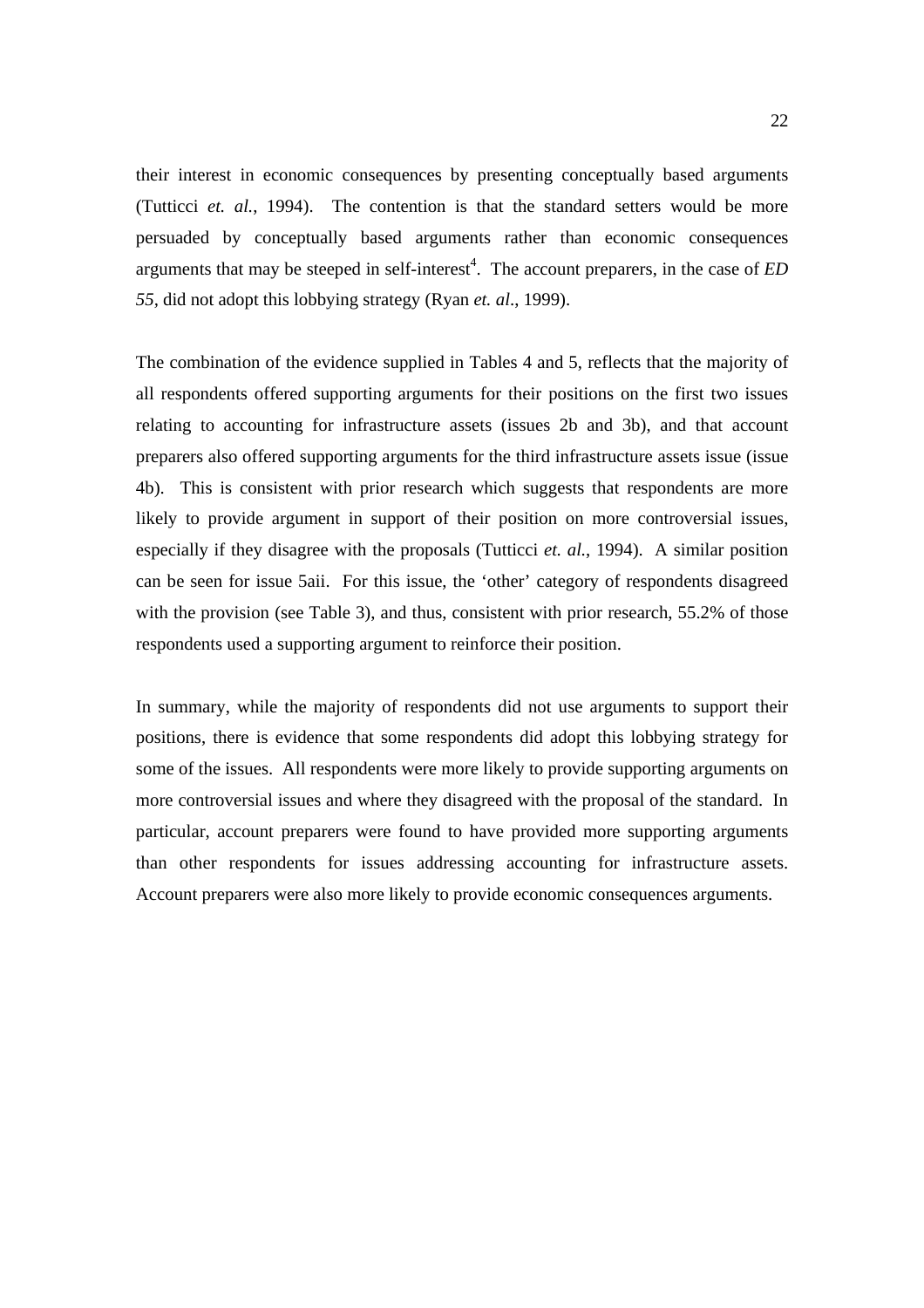#### **CONCLUSIONS**

This study has examined constituent participation in the 'due process' for the accounting standard for local government (*ED 50*). The most significant finding was that local governments (account preparers) comprised the majority of respondents to *ED 50* with approximately 11% of the total possible respondents in this group in Australia providing a response. The strong participation of this group for *ED 50* contrasts sharply with the low level of participation observed by Ryan *et. al.* (1999) for *ED 55* which was issued in 1992, three years later.

The second finding concerned the key issues and the positions held by respondents. Content analysis was applied to the responses to *ED 50* to identify these. This analysis showed that every issue gained overall support. However, the analysis was also able to identify the five most controversial issues contained in the exposure draft. These were the issues dealing with the recognition, revaluation and depreciation of infrastructure assets; recognition of capital grants; and the format of the disclosure of revenues and expenses in the operating statement. This is consistent with the findings of Carnegie and West (1997) who report that the issues relating to accounting for infrastructure assets were the most important to the respondents. Moreover, the content analysis indicated that account preparers held different positions to other respondents on these issues. This would seem to indicate that the account preparers were unable to persuade the standard setters to their position. While it is beyond the scope of this study to address the effectiveness of the lobbying strategies of constituents, it is notable that the largest group, account preparers, disagreed with some fundamental proposals of the standard.

Thirdly, the content analysis also addressed whether the respondents had adopted the lobbying strategy of weighting their responses by providing supporting arguments. It was found in general that respondents did not provide supporting arguments for their positions. However, consistent with prior research, respondents were found to be more likely to offer supporting arguments for the provisions they disagreed with and for the more controversial issues. Account preparers were more likely to provide supporting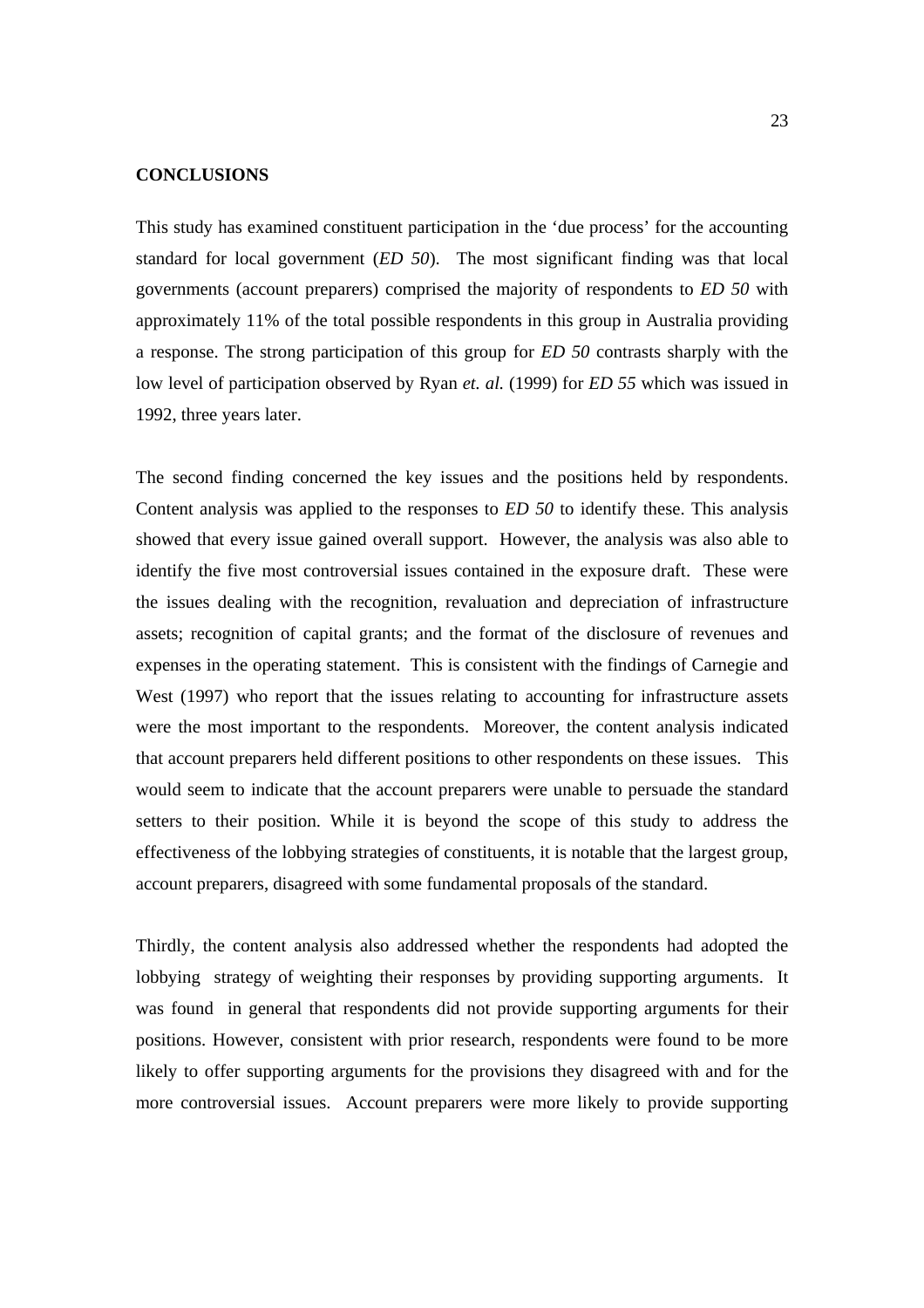arguments than other respondents for issues dealing with accounting for infrastructure assets, which is consistent with the fact that they disagreed with these issues.

This study has found no evidence that the 'due process' failed to operate in an open and neutral manner. In the case of *ED 50,* account preparers had full access to the process by being active participants who presented their positions and did adopt the lobbying strategy of weighting their responses with supporting arguments for the more controversial issues. This has implications for the public sector accounting standard setting process in Australia, particularly when interpreted in the light of the findings of prior studies. This study examined the standard setting process in the late 1980s at the time of the first public sector accounting standard. It has found no systemic problems with the process. However, three years later, by 1992 studies by Ryan *et. al.* (1999) and Ryan (1999) found evidence of problems, particularly in relation to impaired access of some constituents and favourable access of other constituents. It could be argued that as time transpired, the public sector accounting standard setting process had become influenced by powerful groups. This is consistent with evidence in the private sector in Australia (see for example, Hines, 1989), and overseas (see for example, Solomons 1978).

These implications are extremely timely given the changes to the standard setting process in Australia. It has been demonstrated that in the current public sector standard setting process, it is possible for some groups of constituents to gain favourable access depending on circumstances. Nevertheless, the groups involved were constituents who had an interest in public sector issues. In the new regime where public sector priorities must jostle for a position on the agenda with private sector issues, there is a danger that public sector issues will become marginalised. Future developments in relation to mapping the interests and projects undertaken within the new regime will deserve the attention of researchers.

This study has the limitations that it has employed content analysis as a means of objectively investigating responses to *ED 50*. This method does not provide for the qualitative analysis of responses and does not address other means of participating in the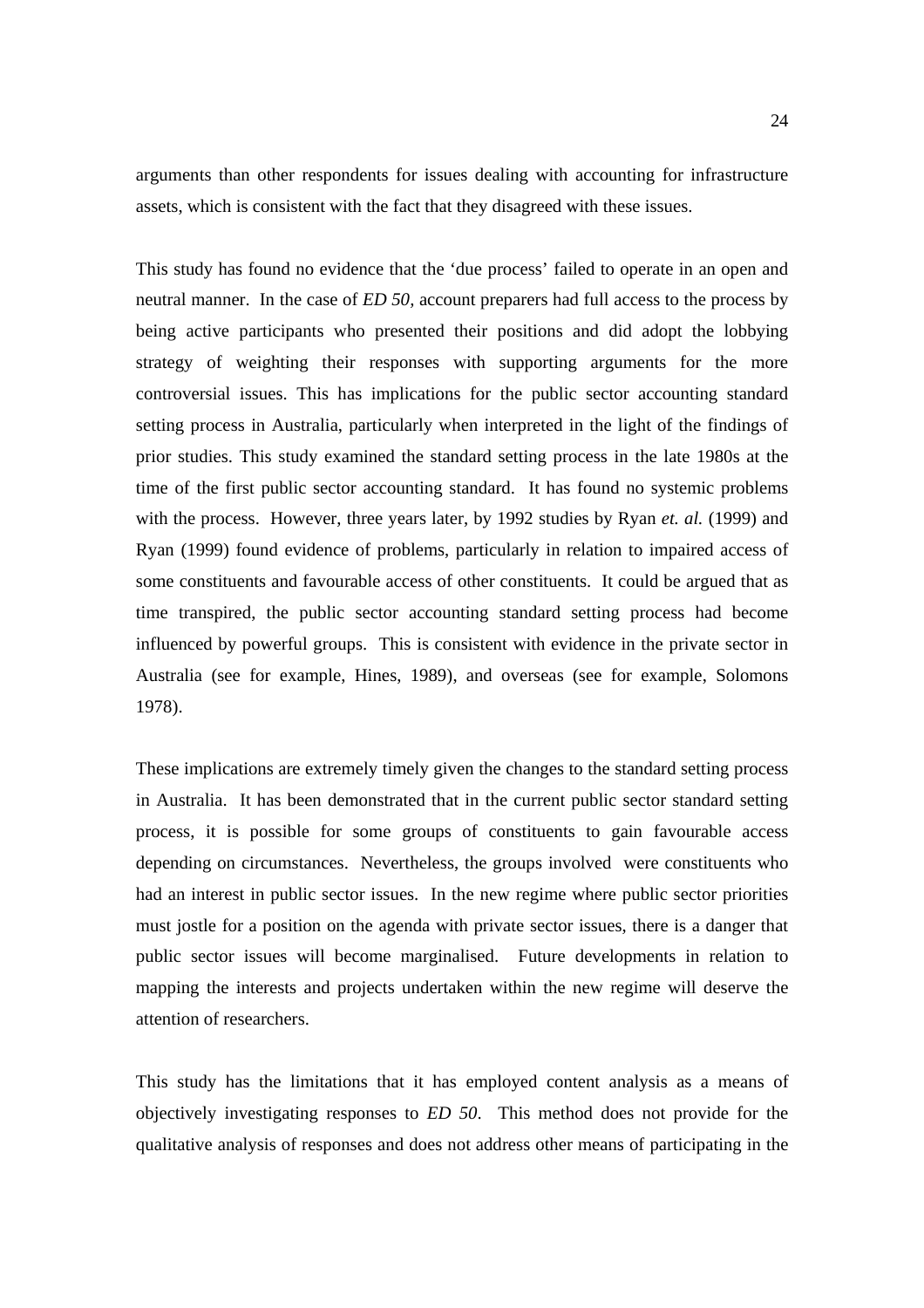'due process'. This study has examined an historical instance of the operation of the 'due process' in a continually evolving environment where alliances are formed and changed according to specific circumstances. The differences in the lobbying behaviour observed in this study for *ED 50* and prior research on *ED 55* is consistent with such evolutionary changes. Future research could provide a rich understanding of the operation of the 'due process' by mapping constituent involvement in the development of *ED 62* Financial Reporting by Governments (AARF, 1995) the exposure draft issued after *ED 55*. Further, given the contentious nature of the issues surrounding accounting for infrastructure assets as it pertains to local governments, it would be interesting to examine the continuing interactions between constituents and standard-setters on these issues. In addition this study has not directly investigated the factors that motivate constituents to choose to participate in the 'due process'. In addressing this issue, future research could provide greater insight into both the drivers and perceived impediments to participation in the 'due process'.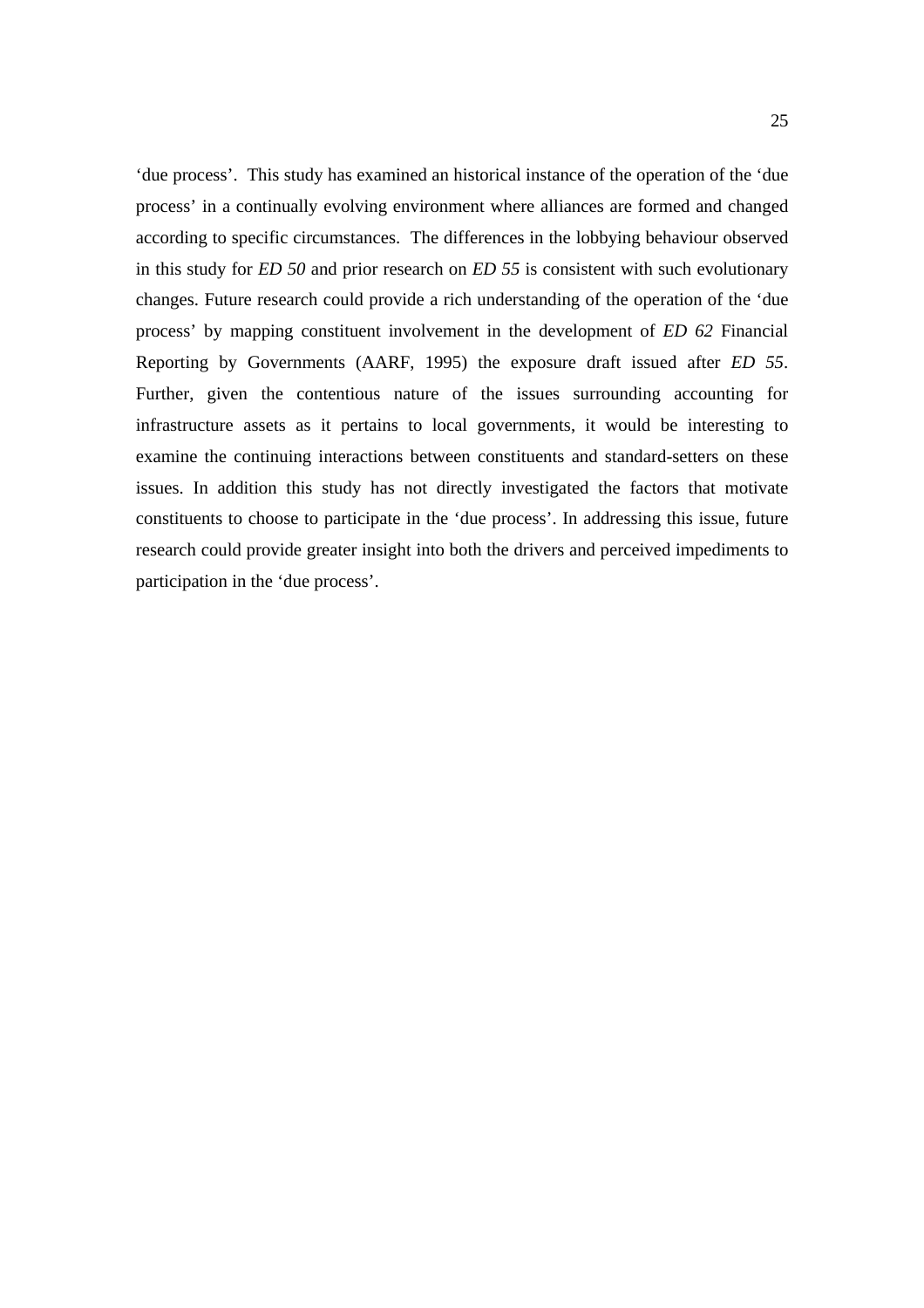#### *ENDNOTES*

 $<sup>1</sup>$  Both researchers were qualified accountants with post-graduate research experience.</sup>

<sup>&</sup>lt;sup>2</sup> Greenall *et.al.* (1988) note that there were 849 local governments in existence in 1988.  $\frac{3}{2}$  Pug at al. (1999) include representative groups in the close intervalsed that is to

<sup>&</sup>lt;sup>3</sup> Ryan *et.al.* (1999) include representative groups in the class 'other respondents' due to their low number.

In the case of *ED 50*, Carnegie and West (1999) document the under-representation of account preparers in the 26 responses deemed to be of 'particular interest' by the staff of AARF. One explanation for this underrepresentation may have been that the extent of economic consequences arguments provided in the responses of account preparers were not perceived as being objective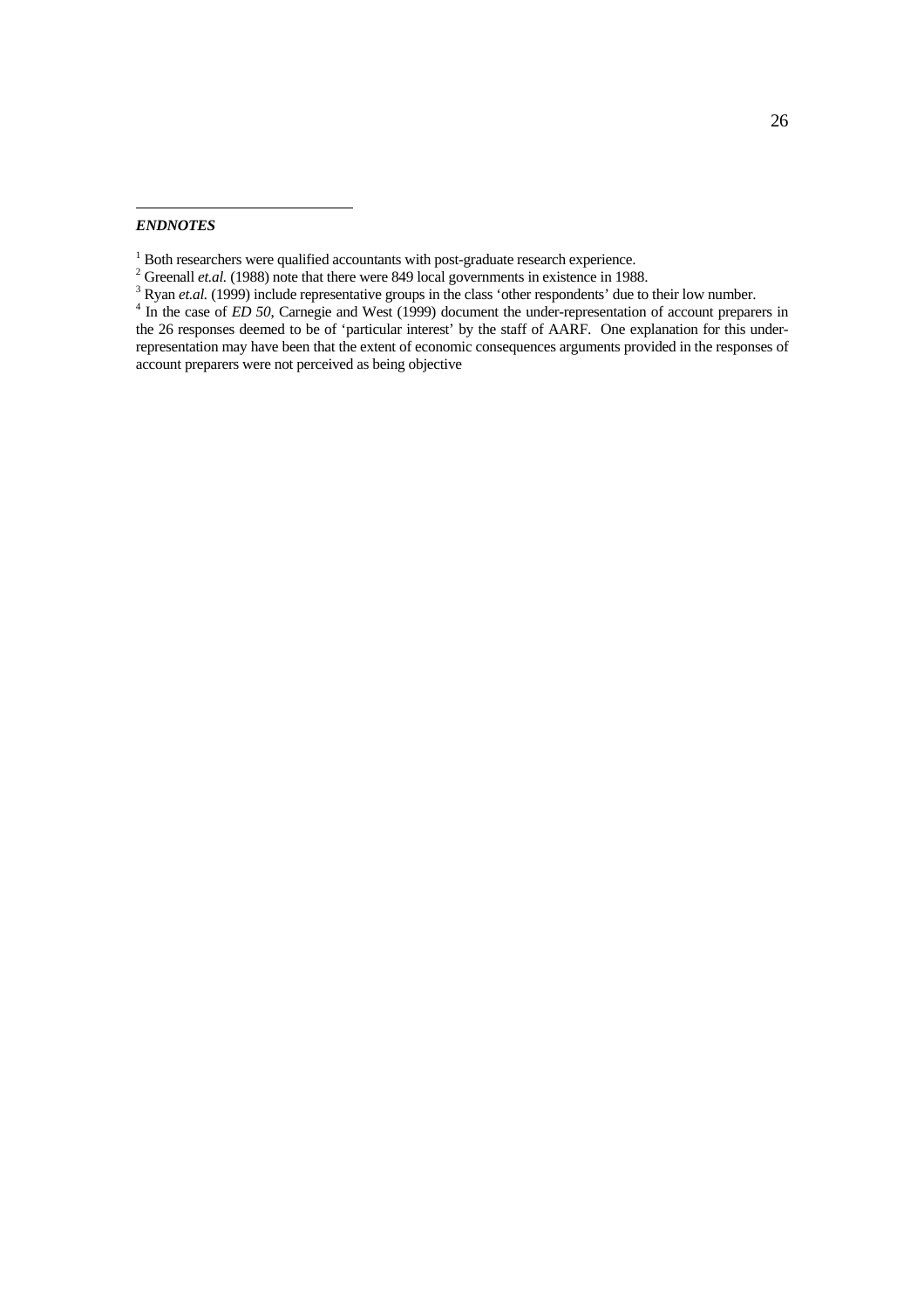#### **REFERENCES**

- AARF (1989a), *ED 50 Financial Reporting by Local Governments*, Australian Accounting Research Foundation, Melbourne.
- \_\_\_\_\_ (1989b), *Guide to ED 50, Financial Reporting by Local Governments*, Australian Accounting Research Foundation, Melbourne.
- \_\_\_\_\_ (1990), *AAS 27 Financial Reporting by Local Governments*, Australian Accounting Research Foundation, Melbourne.
- \_\_\_\_\_ (1993a), *Policy Statement 1: The Development of Statements of Accounting Concepts and Accounting Standards*', Australian Accounting Research Foundation, Melbourne.
- \_\_\_\_\_ (1993b), *AAS 29 Financial Reporting by Government Departments*, Australian Accounting Research Foundation, Melbourne.
- \_\_\_\_\_ (1995), *ED 62 Financial Reporting by Governments*, Australian Accounting Research Foundation, Melbourne.
- \_\_\_\_\_ (1996), *Urgent Issues Group Abstract 11, Accounting for Contributions*, Australian Accounting Research Foundation, Melbourne.
- Accountancy (1996), 'Capital Grant', *Accountancy*, December, p80.
- Australian Institute of Valuers and Land Economists (1997), 'Position Paper: The Practical Issues Involved in Valuing Land Under Road', *The Valuer and Land Economist*, February, pp. 431-434.
- Butterworth, P. *et. al*. (1989), 'The Local Authority Annual Report in the UK: An Exploratory Study of Accounting Communication and Democracy', *Financial Accountability and Management*, Vol. 5, No. 2 pp.73-78.
- Carnegie, G. and B. West (1997), 'Observing the PSASB: ED 50 and the Recognition of Infrastructure Assets', *Australian Accounting Review*, Vol. 7, No. 2, pp.30-39.
- Chua, W-F. and A. Sinclair (1994), 'Interests and the Profession-State Dynamic: Explaining The Emergence of the Australian Public Sector Accounting Standards Board', *Business Finance and Accounting*, Vol. 21, No. 5, pp. 669-705.
- Christensen, A. and R. Mohr (1999), 'Nonprofit Lobbying: Museums and Collections Capitalization', *Financial Accountability & Management,* Vol 15, No. 2 pp. 115-134.
- Coleman, M. (1996), 'Valuation of Public Sector Assets Where are we at?', *The Valuer and Land Economist,* Vol 34, August, p. 236-243.
- Deegan, C. *et. al.* (1990), 'Audit Firm Lobbying on Proposed Disclosure Requirements', *Australian Journal of Management*, Vol. 15, No. 2, pp. 261-280.
- Dixon, K. *et. al.* (1994), 'Identifying Annual Report Users', *Chartered Accountants' Journal*, Vol. 73, No. 11, pp. 34-35.
- Dolley, C. and A. Priest (1994), 'Voluntary Financial Disclosure Prior to the Introduction of AAS27', *Accounting Research Journal*, Vol. 7, No. 2, pp. 42-52.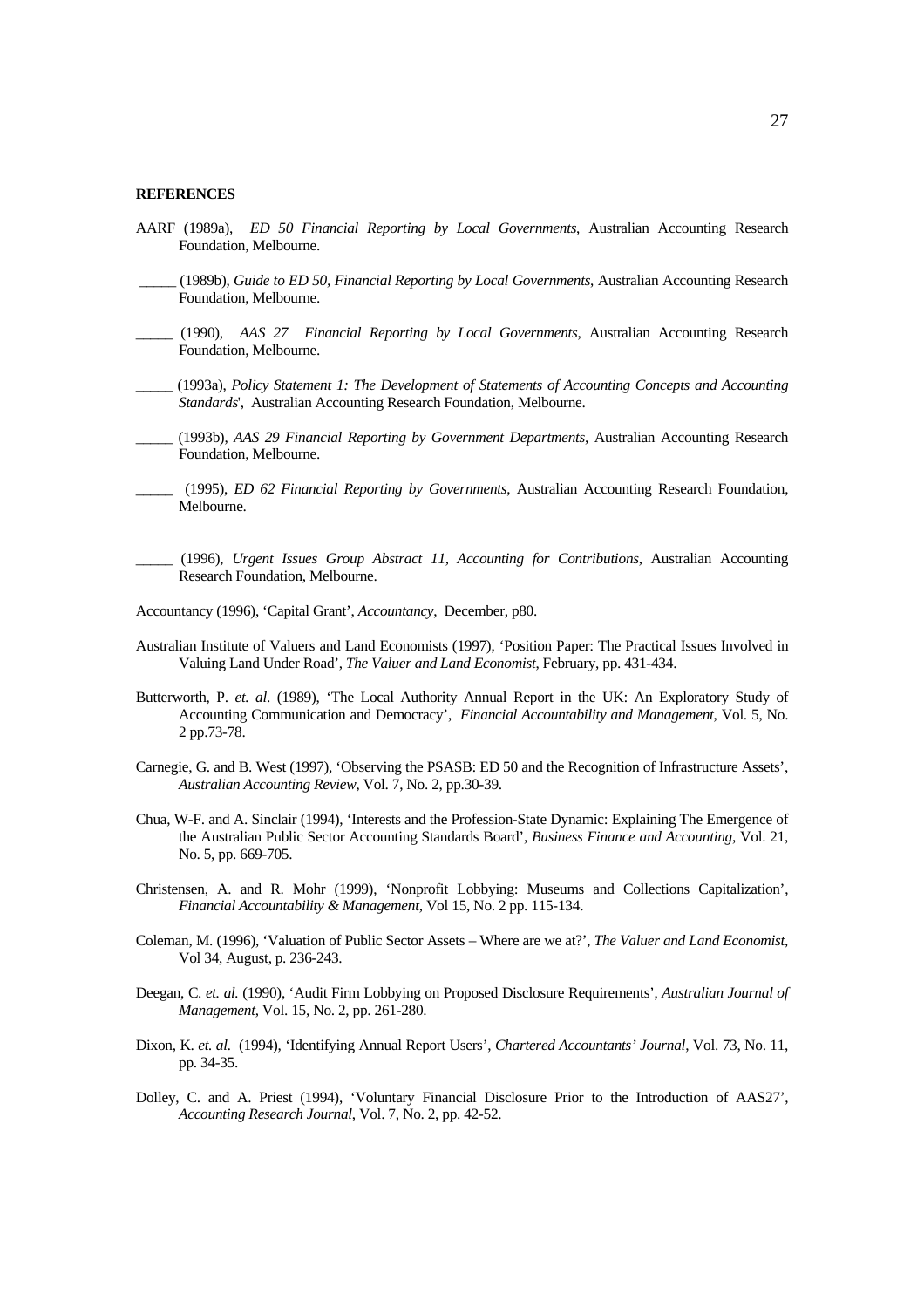- Ellis, M. (1997), 'Public Sector Accounting Standards board Land Under Roads Working Party', *The Valuer and Land Economist* (February), pp. 435-436.
- Engstrom, J. (1988), *'Information Needs of College and University Decision Makers'*, Stamford: Governmental Accounting Standards Board.
- Falk, H. and J. Neilson (1993), 'Financial Reporting by Local Government and the Disproportionate Requirements of AAS 27', *Australian Accounting Review*, Vol. 3, No. 2, pp. 55-61.
- Fogarty, T. *et al.* (1994), 'A Critical Assessment of FASB Due Process and Agenda Setting', *Research in Accounting Regulation*, Vol. 6, pp. 25-38.
- Gafney, M.A. (1986), 'Consolidated versus Fund-Type Financial Statements: The Perspectives of Constituents', *Journal of Accounting and Public Policy*, Vol. 5, No.3, pp. 167-190.
- Greenall, D.T. *et. al.* (1988), 'Financial Reporting by Local Governments, Discussion Paper No 12', *Australian Accounting Research Foundation*, Melbourne.
- Hay, D. (1994), 'Who Uses Public Sector Reports: An Exploration', *Accounting Forum*, March, pp47-65.
- Hines R.D. (1989), 'Financial Accounting Knowledge, Conceptual Framework Projects and the Social Construction of the Accounting Profession', *Accounting, Auditing and Accountability Journal,* Vol. 2, No. 2, pp 72-91.
- MacArthur, J.B. (1988), 'An Analysis of the Content of Corporate Submissions on Proposed Accounting Standards in the UK', *Accounting and Business Research*, Vol.18, No.1, pp. 213-226.
- Mian, S.L. and C.W. Smith (1990), 'Incentives Associated with Changes in Consolidated Reporting Requirements', *Journal of Accounting and Economics*, Vol.13, pp.249-266.
- Miller, M.C. (1995), 'The Credibility of Australian Financial Reporting: Are Co-regulation Arrangements Working', *Australian Accounting Review*, Vol. 5, No. 2, pp3-16.
- Miller, M.C. (1996), '*Accounting Regulation and the Roles Assumed by the Government and the Accounting Profession: The Case of Australia*', presented at The 19th Annual Congress of the European Accounting Association NHH, Bergen, Norway 2-4 May.
- Neilson, J. (1993), 'AAS 27: Expensive & Unnecessary', *Charter* (March), pp. 53-55.
- O'Keefe, T.B. and S.Y. Soloman (1985), 'Do Managers Believe in the Efficient Market Hypothesis? Additional Evidence', *Accounting and Business Research* (Spring), pp.67-79.
- Olson, M. (1965), *The Logic of Collective Action*, (Harvard University Press, Cambridge).
- Puro, M. (1984), 'Audit Firm Lobbying Before the Financial Accounting Standards Board: An Empirical Study', *Journal of Accounting Research* (Autumn), Vol. 22, No.2, pp.624-646.
- Puxty, A.G. *et. al.* (1987), 'Modes of Regulation in Advanced Capitalism: Locating Accountancy in Four Countries', *Accounting, Organisations and Society*, Vol. 12, No. 3, pp.273-291.
- Roberts, R.W. *et. al.* (1992), An Analysis of Lobbying Activities before the Governmental Accounting Standards Board, *Research in Governmental and Nonprofit Accounting*, eds. James L. Chan and James M. Patton, vol. 7, JAI Press, London.
- Rowles, T. *et. al..* (1998), 'AAS 27: A Survey of Local Government Views', *Australian Accountant* , Vol. 68, No. 4, pp.46-49.